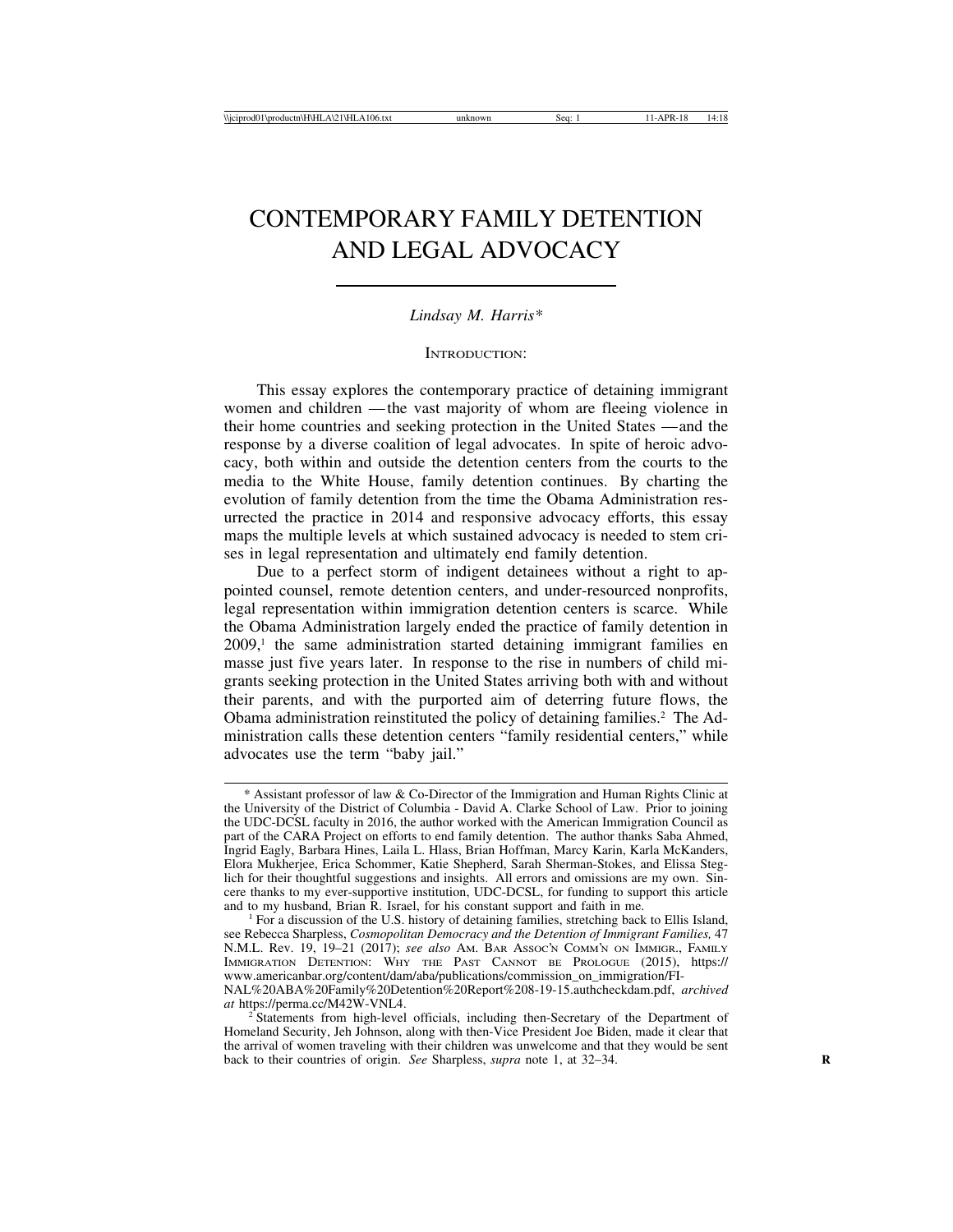The response from the advocate community was swift and overwhelming. Lawyers and law students from all over the country traveled to the detention centers, in remote areas of New Mexico and later Texas, to meet the urgent need for representation of these asylum-seeking families. This essay calls for continued engagement by attorneys throughout the nation in filling the justice gap and providing representation to these asylum-seeking families and other detained immigrants.

The crisis in representation for detained immigrants is deepening. Given the success of intensive representation at the family detention centers discussed in this article, advocates are beginning to experiment with the same models in other locations. For example, at the Stewart Detention Center in Lumpkin, Georgia,<sup>3</sup> the Southern Poverty Law Center, in conjunction with four other organizations,<sup>4</sup> launched the Southeast Immigrant Freedom Initiative in 2017. This initiative enlists and trains lawyers to provide free legal representation to immigrants detained in the Southeast who are facing deportation proceedings. The American Immigration Lawyers Association and the American Immigration Council have partnered to create the Immigration Justice Campaign, where pro bono attorneys are trained and mentored when providing representation to detained immigrants in typically underserved locations.<sup>5</sup> Given the expansion of the volunteer model of providing legal services to detained immigrants,<sup>6</sup> opportunities will continue to

can Immigration Council, the Innovation Law Lab, and the American Immigration Representation Project. Details are included in the SPLC's press release from March 7, 2017. *See* S. POVERTY L. CTR., SOUTHEAST IMMIGRANT FREEDOM INITIATIVE (2017), https:// www.splcenter.org/our-issues/immigrant-justice/southeast-immigrant-freedom-initiative,

*archived at* https://perma.cc/L46K-LPV9. The Project began at the Stewart detention center in Lumpkin, Georgia, and has already expanded to other immigration detention centers throughout the Southeast. As of October 2017, the Project has a presence at the Irwin County Detention Center in Ocilia, GA, at the LaSalle Detention Center in Jena, LA, and aims to launch at the Folkston ICE Processing Center, in Folkson, GA, by January 2018. E-mail from Brian Hoffman, SIFI Lead Attorney, to author (Oct. 2, 2017) (on file with author); E-mail from Maggie Schuman, SPLC, to author (Oct. 30, 2017) (on file with author).

<sup>5</sup> See IMMIGRATION JUSTICE CAMPAIGN, http://immigrationjustice.us/, *archived at* https://<br>perma.cc/9L4U-7S32.

<sup>&</sup>lt;sup>3</sup> According to Eagly & Shafer's national access to counsel study, although 42,006 removal cases were completed at Lumpkin immigration court between 2007 and 2012, there were zero practicing immigration attorneys in the city. *See* Ingrid V. Eagly & Steven Shafer, *A National Study of Access to Counsel in Immigration Court*, 164 U. PA. L. REV. 1, 42 (2015). Southeast Immigrant Freedom Initiative (SIFI) has changed that and has had a lead attorney, a direct services attorney, and a project attorney at Lumpkin since April. In February 2017, private immigration attorney Martin Rosenbluth set up an office of the Polanco Law Firm in Lumpkin. E-mail from Brian Hoffman, SIFI Lead Attorney, to author (Oct. 2, 2017) (on file with author).<br><sup>4</sup> These organizations include the American Immigration Lawyers Association, the Ameri-

<sup>&</sup>lt;sup>6</sup> Several organizations collaborated to launch the American Immigrant Representation Project (AIRP) to provide representation to detained immigrants. *See Affiliated Organizations*, AM. IMMIGRANT REPRESENTATION PROJECT, https://airp.law/affiliated-organizations/, *archived at* https://perma.cc/6S6T-N5PW. Since 2013, in New York, the New York Immigrant Family Unity Project, a collaboration of several organizations, has worked to provide universal representation for respondents appearing before the New York City Varick Street Immigration Court without an attorney who meet income threshold criteria. *See* NAT'L IMMIGRATION L. CTR., BLAZING A TRAIL: THE FIGHT FOR RIGHT TO COUNSEL IN DETENTION AND BEYOND, 14–17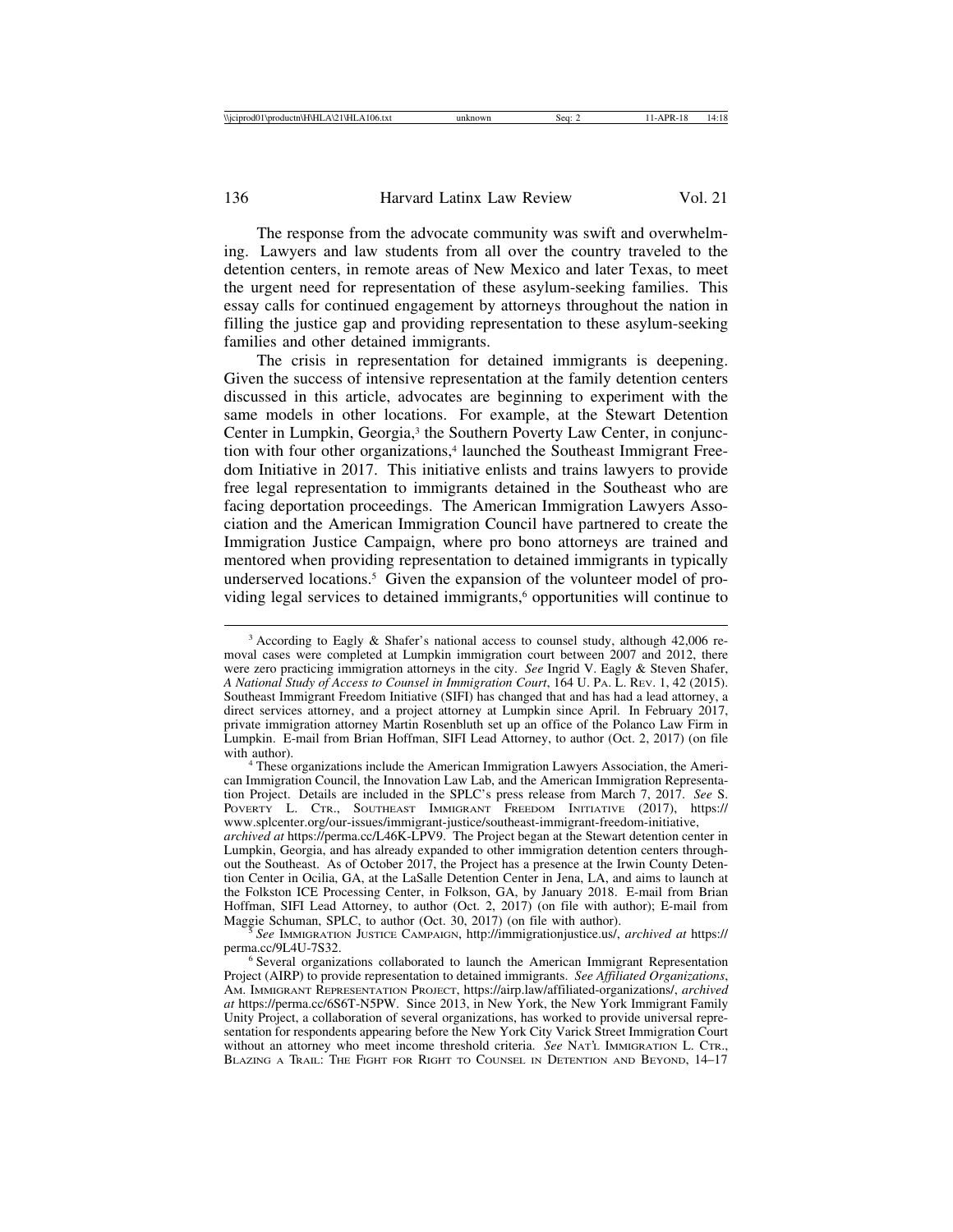arise for lawyers, law students, and others to engage in crisis lawyering and advocacy.7 This article provides the background to understand the government's practice of detaining families, to the extent that it can be understood, and to emphasize a continuing need for legal services for this population.

The introduction explains the population of asylum seekers and the law and procedure governing their arrival, detention, and release into the United States. The essay then traces the evolution of the U.S. government's most recent experiment in detaining families from the summer of 2014 to present. The next part outlines the access to counsel crisis for immigrant mothers and children in detention and highlights the difference that representation makes. The article concludes with a call to action to attorneys and non-attorney volunteers nationwide to commit and re-commit to providing services to detained immigrant families and individuals.

## IMMIGRANT FAMILIES SEEKING PROTECTION AT THE BORDER

This section explains the current trends in terms of immigrants arriving at the U.S. Southern border to seek protection and the procedures to which they are subjected. The vast majority of families arriving at the southern border of the United States in the last three to four years have been asylum seekers fleeing violence in Central America.8 The region known as the "Northern Triangle," which includes Guatemala, Honduras, and El Salvador, has experienced extreme violence and instability, producing high numbers of asylum-seeking families at the U.S.-Mexico border.9 Central

<sup>(2016),</sup> https://www.nilc.org/wp-content/uploads/2016/04/Right-to-Counsel-Blazing-a-Trail-2016-03.pdf, *archived at* https://perma.cc/X8JL-CWS3. The Project has been expanded to representation to a detention center in Buffalo, New York. *Id.* at 18; *see also* JENNIFER STAVE ET AL., VERA INST. OF JUST., EVALUATION OF THE NEW YORK IMMIGRANT FAMILY UNITY PRO-JECT: ASSESSING THE IMPACT OF LEGAL REPRESENTATION ON FAMILY AND COMMUNITY UNITY (2017) [hereinafter Vera Institute NYIFUP]. Also in the Northeast, in New Jersey the American Friends Service Committee (AFSC) launched the Friends Representation Initiative of New Jersey (FRINJ), a pilot project offering representation to all detained immigrants who appear before the Elizabeth, NJ, immigration court 2 days a week. *See* NAT'L IMMIGRATION L. CTR., *supra*, at 18.

<sup>7</sup> *See generally* Lindsay M. Harris, *Learning in Baby Jail: Lessons from Law Student Engagement in Family Detention Centers*, CLINICAL L. REV. (forthcoming Fall 2018).<br><sup>8</sup> Back when USCIS was still releasing statistics publicly on these matters, 86% of fami-

lies passed the threshold test to establish asylum eligibility, the credible fear interview, discussed below. U.S. CITIZENSHIP & IMMIGRATION SERV., CREDIBLE FEAR AND REASONABLE FEAR FAMILY FACILITIES FY14–FY16 (2016), https://www.uscis.gov/sites/default/files/USCIS/ Outreach/Upcoming%20National%20Engagements/

PED\_CredibleFearReasonableFearFamilyFacilitiesFY14\_16.pdf, *archived at* https://perma.cc/

 $9$  In the first quarter of FY 2017, CBP apprehended 21,321 UACs and 44,843 families at the border, which is 23% more UACs and 109% more family units than apprehended during the same months of the previous year. *See Southwest Border Migration FY2017*, U.S. CUS-TOMS AND BORDER PROTECTION (Dec. 15, 2017), https://www.cbp.gov/newsroom/stats/swborder-migration-fy2017, *archived at* https://perma.cc/6SXZ-66X8. For a discussion of the root causes of this migration, see Scott M. Rempell, *Credible Fears, Unaccompanied Minors, and the Causes of the Southwestern Border Surge,* 18 CHAP. L. REV. 337, 353–364 (2015)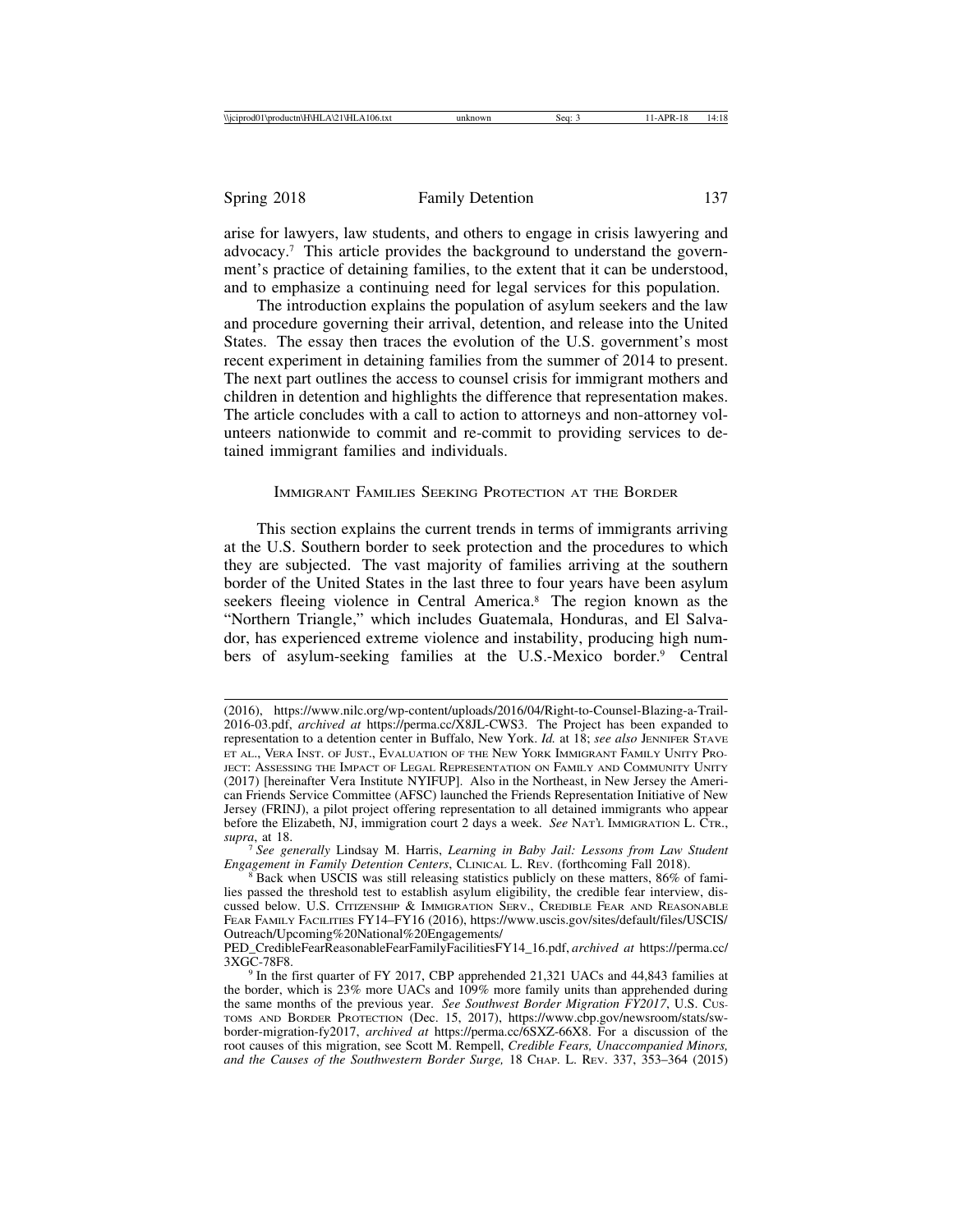Americans fleeing violence and unrest continue to arrive and seek asylum.<sup>10</sup> Asylum seekers are individuals forced to flee their countries because they fear or have suffered persecution on account of their race, religion, nationality, political opinion, or membership in a particular social group.11

In 2014, the number of unaccompanied minors<sup>12</sup> and mothers with children fleeing from Central America and crossing the U.S. border to seek protection increased exponentially, in what the Government likes to call a "surge."<sup>13</sup> Indeed, in 2014 over 68,000 unaccompanied minors,<sup>14</sup> largely

<sup>11</sup> The Immigration and Nationality Act defines a refugee as:

[A]ny person who is outside any country of such person's nationality . . . and who is unable or unwilling to return to, and is unable or unwilling to avail himself or herself of the protection of, that country because of persecution or a well-founded fear of persecution on account of race, religion, nationality, membership in a particular social group, or political opinion.

Immigration and Nationality Act (INA) of  $1965 \S 101(a)(42)(A)$ , 8 U.S.C.  $\S 1101(a)(42)$  $(2012)$ .<br><sup>12</sup> This article focuses on the detention of children accompanied with their parents when

crossing the border. The detention of unaccompanied minors is overseen by the Department of Health and Human Service's Office of Refugee Resettlement and is an entirely different system. For a compelling read, including careful reporting of the journey north from Central America, see LAUREN MARKHAM, THE FAR AWAY BROTHERS: TWO YOUNG MIGRANTS AND THE MAKING OF AN AMERICAN LIFE (2017); s*ee also* Erin B. Corcoran, *Getting Kids Out of Harm's Way: The United States' Obligation to Operationalize the Best Interest of the Child Principle for Unaccompanied Minors,* 47 CONN. L. REV. 1 (2014) (calling for the creation of a "Child Protection Corps" to represent unaccompanied minors); Rempell, *supra* note 9 (reviewing the data and attempting to understand the reasons for the increase in unaccompanied minors crossing the border); KATE M. MANUEL & MICHAEL JOHN GARCIA, CONG. RESEARCH SERV., UNACCOMPANIED ALIEN CHILDREN – LEGAL ISSUES: ANSWERS TO FREQUENTLY ASKED QUESTIONS (2016), https://fas.org/sgp/crs/homesec/R43623.pdf, *archived at* https://perma.cc/

<sup>13</sup> The author declines to use this terminology. "Surge" connotes a military invasion of some sort when in fact we are describing a migration of children and adult human beings feeling violence from their home countries and seeking protection in another country.

<sup>14</sup> AM. IMMIGRATION COUNCIL, A GUIDE TO CHILDREN ARRIVING AT THE BORDER: LAWS, POLICIES AND RESPONSES 2 (2015), https://www.americanimmigrationcouncil.org/sites/default/ files/research/a\_guide\_to\_children\_arriving\_at\_the\_border\_and\_the\_laws\_and\_policies\_governing\_our\_response.pdf, *archived at* https://perma.cc/EK9D-2FU9; Haeyoun Park, *Q. and A.: Children at the Border*, N.Y. TIMES (Oct. 21, 2014), http://www.nytimes.com/interactive/2014/ 07/15/us/questions-about-the-border-kids.html?\_r=0, *archived at* https://perma.cc/D8D7- UYQZ.

<sup>(</sup>discussing homicide rates, the rise of transnational gangs, and violence in the Northern

<sup>&</sup>lt;sup>10</sup> United States Border Patrol Southwest Family Unit Subject and Unaccompanied Alien *Children Apprehensions Fiscal Year 2016*, U.S. CUSTOMS AND BORDER PROTECTION (Oct. 18, 2016), https://www.cbp.gov/newsroom/stats/southwest-border-unaccompanied-children/fy-2016, *archived at* https://perma.cc/DJP8-N9A3; *see also* Inter-American Comm'n on Human Rights (IACHR) II, *Human Rights Situation of Refugee and Migrant Families and Unaccompanied Children in the United States of America*, OEA/Ser.L/II.155 Doc. 16, 9 (2015); *See* U.N. HIGH COMM'R FOR REFUGEES, WOMEN ON THE RUN: FIRST-HAND ACCOUNTS OF REFU-GEES FLEEING EL SALVADOR, GUATEMALA, HONDURAS, AND MEXICO (2015), http:// www.refworld.org/docid/56307e2a4.html, *archived at* https://perma.cc/6CHR-B8EV; *see also* U.N. HIGH COMM'R FOR REFUGEES, CHILDREN ON THE RUN: UNACCOMPANIED CHILDREN LEAVING CENTRAL AMERICA AND MEXICO AND THE NEED FOR INTERNATIONAL PROTECTION (2014), http://www.unhcr.org/en-us/about-us/background/56fc266f4/children-on-the-run-full-<br>report.html. archived at https://perma.cc/WLK2-CECN.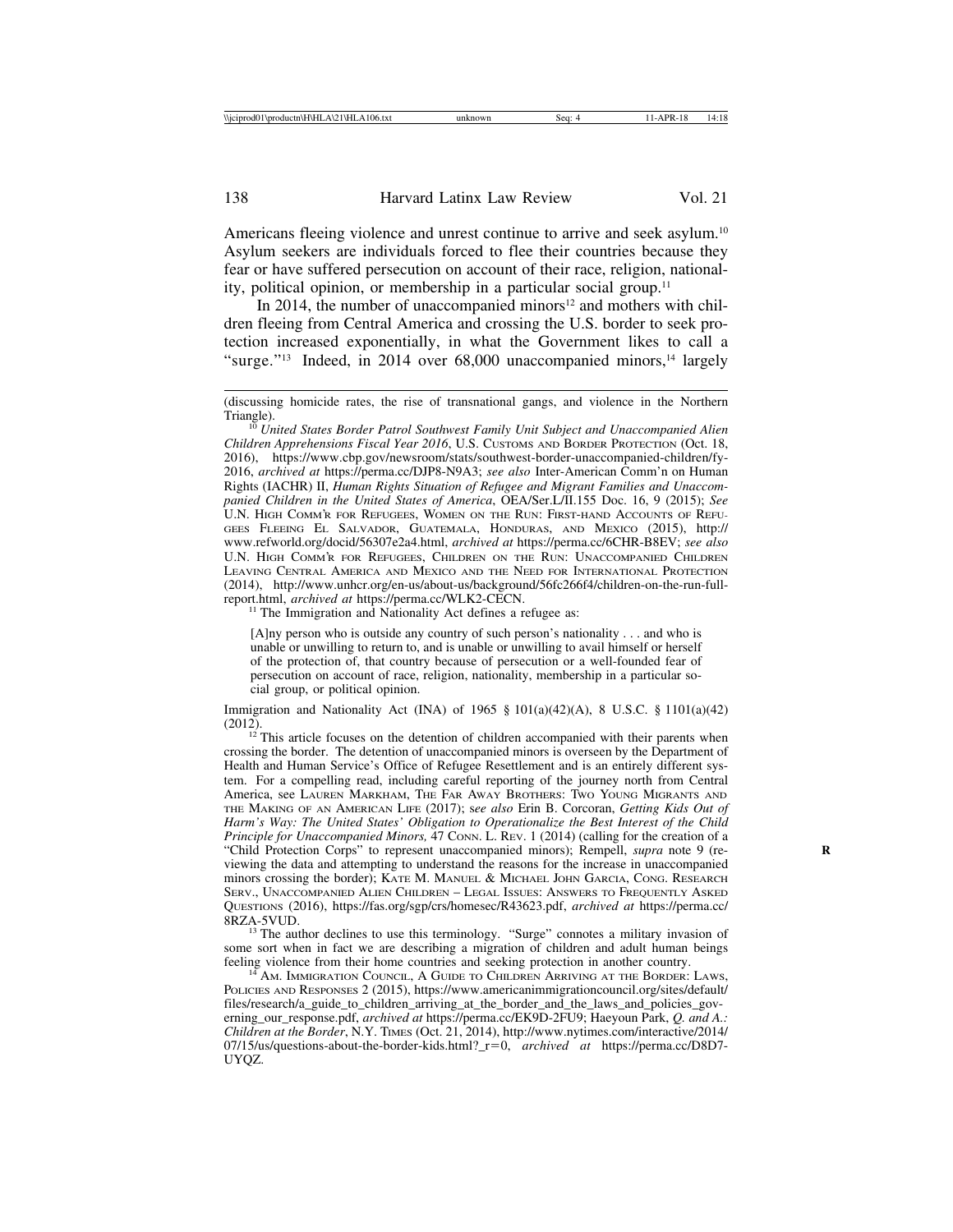from Central America, crossed the border, along with around the same number of mothers and children.<sup>15</sup> Although these numbers dipped in 2015, to close to 40,000 unaccompanied children and 40,000 family units, they increased again in 2016 with close to 60,000 unaccompanied children apprehended after crossing the border and over 77,000 family units.<sup>16</sup>

The processes to which these asylum-seeking families are subjected are complex, but a basic understanding of them will facilitate an understanding of the advocacy that has taken place both within and outside family detention centers in recent years. In an attempt to provide clarity, two flow charts are included below, along with a written explanation of the processing and detention of asylum seekers arriving at the border.<sup>17</sup>

<sup>&</sup>lt;sup>15</sup> U.S. Customs and Border Protection, *supra* note 10.<br><sup>16</sup> *Id.* 17 University of Texas School of Law Immigration Clinic, Asylum Process Flow Chart (unpublished document) (on file with author); University of Texas School of Law Immigration Clinic, Custody Process Flow Chart (unpublished document) (on file with author).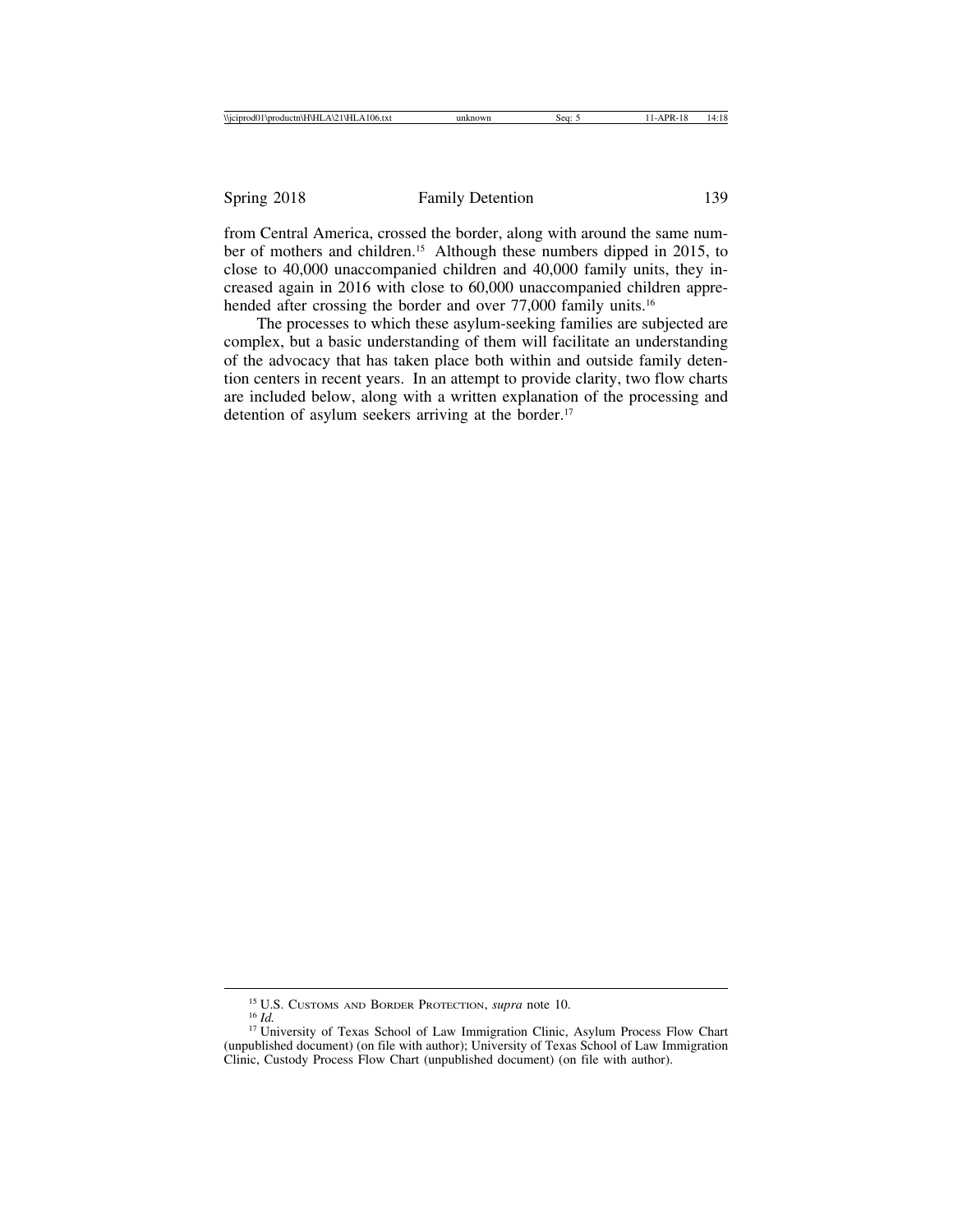## ASYLUM PROCESS FLOW CHART



Congress created the expedited removal system in 1996<sup>18</sup> to more quickly deport recent migrants found at or near the border.<sup>19</sup> In theory, how-

 $188$  U.S.C. § 1225(b)(1)(A)(i), (B)(iii)(I) (2012) (setting up the expedited removal

system).<br><sup>19</sup> The use of expedited removal has rapidly expanded since its initial implementation. Originally, expedited removal was only implemented at ports of entry, but expanded to beyond the border in 2004. In 2004, Congress passed the Intelligence Reform and Terrorism Prevention Act of 2004, Pub. L. No. 108-458, § 7210(d)(1), 118 Stat. 3852 (codified as amended at 8 U.S.C. §  $1225a(a)(4)$ ). Now, expedited removal proceedings may be applied to individuals who are apprehended within one hundred miles of the border and are unable to establish that they have been continuously physically present in the United States for the preceding fourteen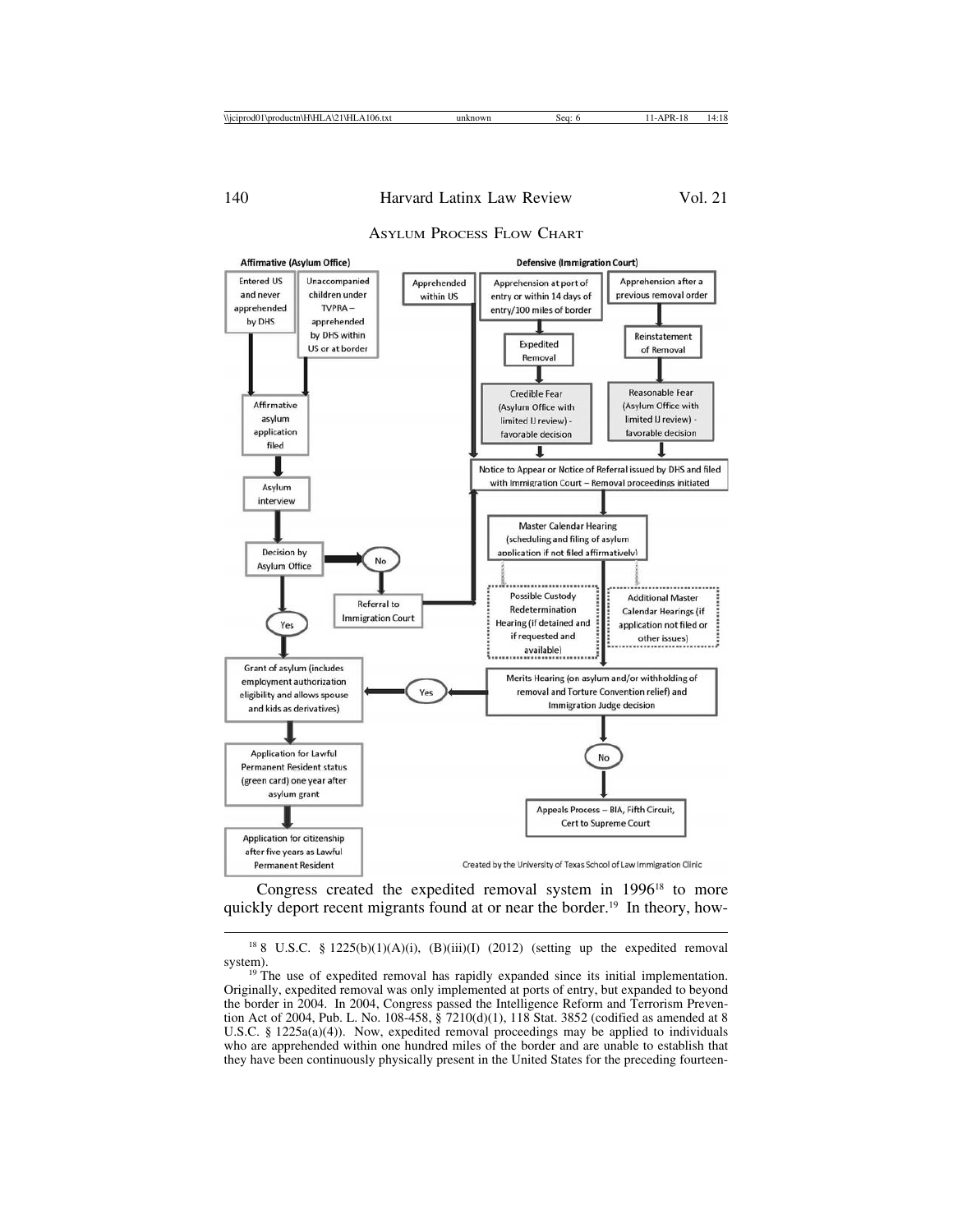ever, immigrant families seeking protection at the border should benefit from the humanitarian protections carved out of the expedited removal system to prevent those who may be persecuted or tortured from being deported, contrary to our international and domestic legal obligations to protect those individuals.

Once an individual, who was either apprehended within the U.S. shortly after crossing the border or who presented herself to CBP at the border, expresses a fear of return to their home country or an intention to apply for asylum, she must be referred for a "credible fear interview" or a reasonable fear interview<sup>20</sup> with a USCIS asylum officer. However, this statutorily mandated process does not always operate according to law, and some asylum-seeking families and individuals are wrongfully removed without an opportunity to undergo a "credible fear interview" (CFI) or "reasonable fear interview" (RFI).<sup>21</sup> Where fear is expressed, Immigration and Customs En-

 $21$  It is important to note that this process often does not function as statutorily required. Serious reports and news stories detail CBP's utter disregard for the protocol and statutorily mandated procedures for protection. *See, e.g.,* Letter from American Immigration Council et al. to Megan Mack, Officer for Civil Rights and Civil Liberties, U.S. Dep't of Homeland Sec., and John Roth, Inspector General, U.S. Dep't of Homeland Sec. 1 (Jan. 23, 2017), https:// www.americanimmigrationcouncil.org/sites/default/files/general\_litigation/

cbp\_systemic\_denial\_of\_entry\_to\_asylum\_seekers\_advocacy\_document.pdf, *archived at* https://perma.cc/L7GR-P28A; U.S. COMM'N ON INT'L RELIGIOUS FREEDOM, BARRIERS TO PRO-TECTION: THE TREATMENT OF ASYLUM SEEKERS IN EXPEDITED REMOVAL 1 (2016), https:// www.uscirf.gov/sites/default/files/Barriers%20To%20Protection.pdf, *archived at* https:// perma.cc/YD8G-VFLD; HUMAN RIGHTS FIRST, CROSSING THE LINE: U.S. BORDER AGENTS ILLEGALLY REJECT ASYLUM SEEKERS 1 (2017), http://www.humanrightsfirst.org/sites/default/ files/hrf-crossing-the-line-report.pdf, *archived at* https://perma.cc/9DRH-SEP6; Michael Garcia Bochenek, *US Turning Away Asylum Seekers at Mexican Border: Central Americans Who Flee for Their Lives Denied Entry by US Border Guards*, HUMAN RIGHTS WATCH (May 3, 2017), https://www.hrw.org/news/2017/05/03/us-turning-away-asylum-seekers-mexican-border, *archived at* https://perma.cc/8SGN-KH4E; *see also* Vivian Yee, *'They Treated Us Like Criminals': U.S. Border Crossers Report Severe Reception*, N.Y. TIMES (May 1, 2017), https:// www.nytimes.com/2017/05/01/us/customs-airports-trump.html?\_r=1, *archived at* https:// perma.cc/L6B6-ENYF; Dickerson & Jordan, *supra* note 122. Indeed, a lawsuit is pending in the Central District of California alleging that CBP and DHS are violating domestic and international law, along with asylum seekers' due process rights under the Fifth Amendment to the

day period. *See* Designating Aliens for Expedited Removal, 69 Fed. Reg. 48,877 (Aug. 11, 2004). The statute permits the use of expedited removal anywhere in the U.S. within two years of entry, and the Trump administration has indicated intent to use the statute as broadly as possible moving forward. *See* 8 U.S.C. § 1225(b)(1)(A)(iii)(II) (limiting expedited removal to those who cannot establish two years of continuous physical presence); Border Security and Immigration Enforcement Improvements, 82 Fed. Reg. 8793 (2017). For an explanation of the expansion of the use of expedited removal, *see generally* Geoffrey A. Hoffman, *Contiguous Territories: The Expanded Use of Expedited Removal in the Trump Era*, MD. J. INT'L L. (forthcoming May 2018), https://papers.ssrn.com/sol3/papers.cfm?abstract\_id=%203107737, archived at https://perma.cc/MG4M-V7RW.

<sup>&</sup>lt;sup>20</sup> 8 U.S.C. § 1225(b)(1)(A)(ii); 8 C.F.R. § 253.3(b)(4) (2016). Individuals who DHS believes are ineligible for asylum because of a criminal conviction, for example, or very commonly because of a prior removal order, will be referred for a "reasonable fear interview," rather than a credible fear interview. Under 8 U.S.C. § 1230, an individual with a prior removal order who attempts reentry will be subject to detention and "reinstatement" of the original removal order. These individuals are provided with a reasonable, rather than credible, fear interview, and if successful, they are referred to "withholding only" proceedings under 8 U.S.C. §241(b)(3).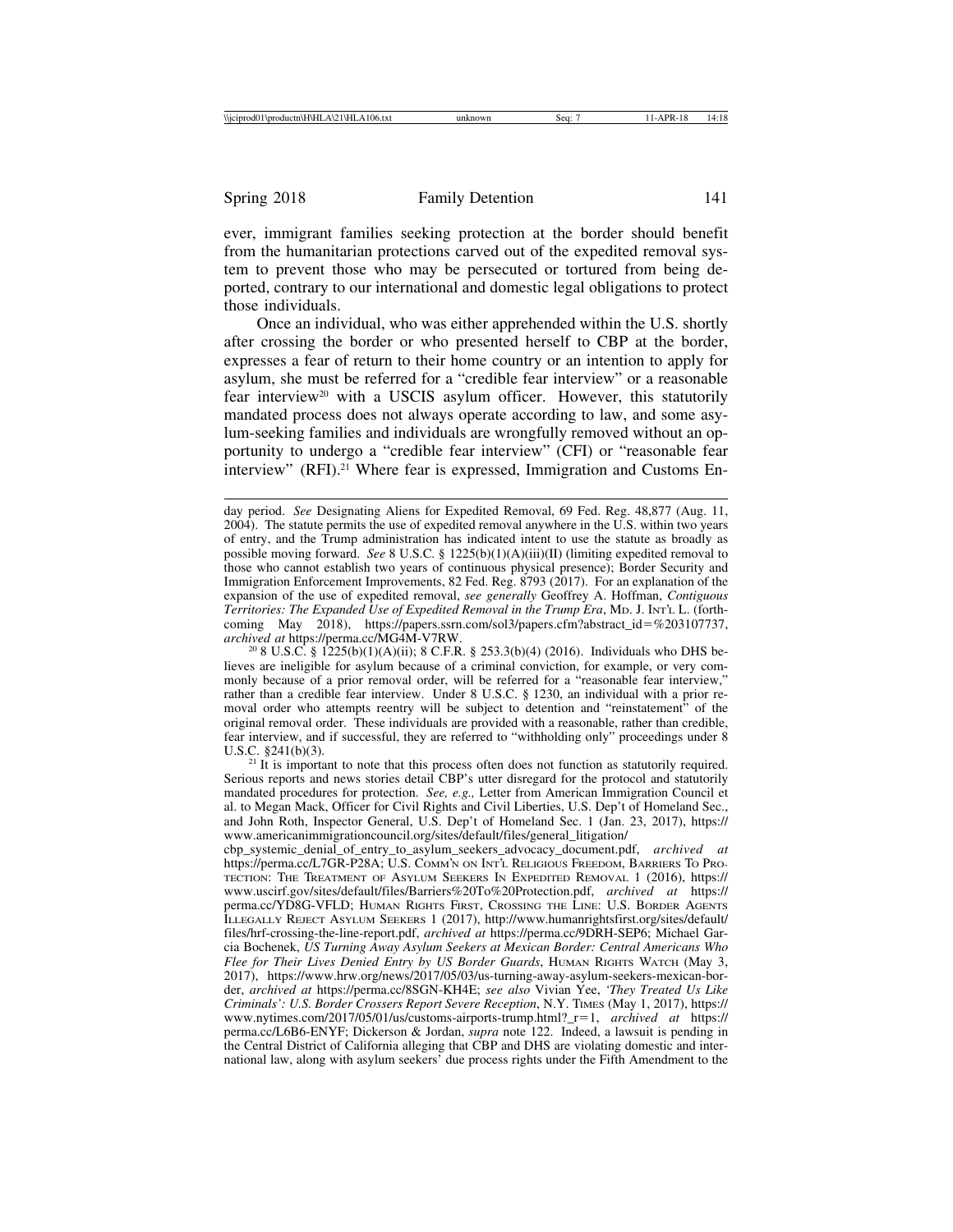forcement (ICE) detains asylum-seeking families, transporting them from CBP holding facilities<sup>22</sup> to family detention centers, where they await and undergo the credible or reasonable fear interview. During the credible fear interview, an asylum seeker must establish a significant possibility that she will establish eligibility for asylum at a later full hearing.<sup>23</sup>

If the asylum officer determines that the asylum seeker meets this threshold test, the officer issues charging documents, in the form of a "Notice to Appear" (NTA). The NTA lays out the factual and legal allegations against the asylum seeker and places her into regular removal proceedings, where she may later apply for asylum as a defense to removal.<sup>24</sup> If the asylum-seeking individual or family does *not* receive a positive result following a credible or reasonable fear interview, she has the opportunity to go before an immigration judge for a "negative credible fear review" within seven days<sup>25</sup> or "negative reasonable fear review" within ten days.<sup>26</sup> Representation of counsel is permitted for reasonable fear review,<sup>27</sup> while counsel's presence is merely tolerated for credible fear review.28 The immigration

hieleras\_iceboxes\_in\_the\_rio\_grande\_valley\_sector.pdf, *archived at* https://perma.cc/VP7B-3QT6; GUILLERMO CANTOR & WALTER EWING, STILL NO ACTION TAKEN: COMPLAINTS AGAINST BORDER PATROL AGENTS CONTINUE TO GO UNANSWERED (2017), https:// www.americanimmigrationcouncil.org/sites/default/files/research/still\_no\_action\_

taken\_complaints\_against\_border\_patrol\_agents\_continue\_to\_go\_unanswered.pdf*, archived at*

<sup>23</sup> 8 U.S.C. § 1225(b)(1)(B)(v).<br><sup>24</sup> 8 U.S.C. § 1229a(a)(1) (2012). Although the asylum seeker is not informed of the oneyear filing deadline for asylum, she is obligated to submit an I-589 Application for Asylum within one year of her most recent entry into the U.S. in immigration court. *See* Lindsay M. Harris, *The One-Year Bar to Asylum in the Age of the Immigration Court Backlog*, 1183 Wis. L. REV., 1213–24 (2017) (describing the 2016 policy change regarding filing an asylum application in immigration court and providing two examples of the difficulties facing asylum seek-<br>ers in meeting this deadline operationally).<br> $^{25}$  8 C.F.R. § 1003.42(e).

<sup>26</sup> 8 U.S.C. § 208.31(g).<br><sup>27</sup> *See* Immigration Court Practice Manual Chapter 7.4(e)(iv)(c) ("Subject to the Immigration Judge's discretion, the alien may be represented during the reasonable fear review at no expense to the government."). <sup>28</sup> *See* Immigration Court Practice Manual Chapter 7.4(d)(iv)(c) (*"*Prior to the credible

fear review, the alien may consult with a person or persons of the alien's choosing. In the discretion of the Immigration Judge, persons consulted may be present during the credible fear review. However, the alien is not represented at the credible fear review. Accordingly, persons acting on the alien's behalf are not entitled to make opening statements, call and question witnesses, conduct cross examinations, object to evidence, or make closing arguments.").

U.S. Constitution. Complaint for Declaratory and Injunctive Relief at 1–3, Al Otro Lado, Inc. v. Kelly, No. 2:17-cv-5111 (C.D. Cal. July 12, 2017), https://americanimmigrationcouncil.org/ sites/default/files/litigation\_documents/challenging\_custom\_and\_border\_protections\_unlawful\_practice\_of\_turning\_away\_asylum\_seekers\_complaint.pdf, *archived at* https://perma.cc/

<sup>&</sup>lt;sup>22</sup> Conditions within these CBP holding facilities have been challenged in both Arizona and Texas. *See* Doe v. Johnson, No. 15-00250, (D. Ariz. June 8, 2015) (deciding a class action lawsuit challenging Tuscon Sector Border Patrol treatment of immigrants within CBP holding facilities in violation of the U.S. Constitution and CBP policy); *see also* GUILLERMO CANTOR, HIELERAS (ICEBOXES) IN THE RIO GRANDE VALLEY SECTOR: LENGTHY DETENTION, DEPLORABLE CONDITIONS, AND ABUSE IN CBP HOLDING CELLS (2015), https:// www.americanimmigrationcouncil.org/sites/default/files/research/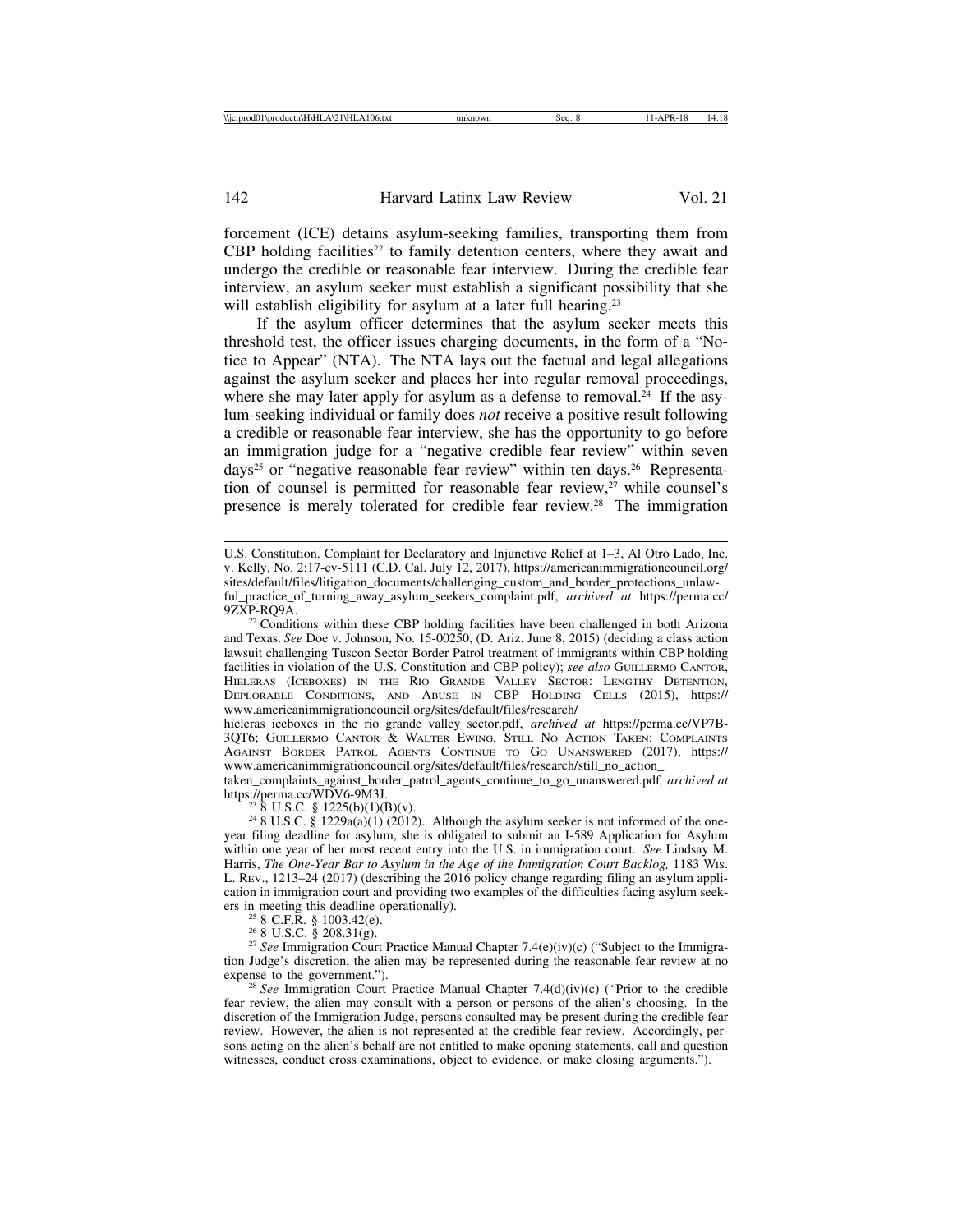judge reviews the decision of the asylum officer *de novo* and decides whether to affirm or vacate the decision. If the decision is affirmed, no additional judicial review of an expedited removal order is permitted, and the family is typically quickly removed from the U.S. Advocates, have, however at various stages in the history of family detention, following the judge affirming a negative CFI or RFI, had some success in filing a request for reconsideration (RFR) with the asylum office.<sup>29</sup> In response to this filing, the asylum office has, somewhat inconsistently, asked ICE to effectuate a stay while the RFR has been considered, and at times, has granted an RFR and given a new interview to the asylum seeker, which can result in a positive credible fear finding.

Some asylum seekers are eligible for release on bond, while others are not. It depends how the asylum seeker entered the country and came to the attention of immigration authorities. Ironically, individuals who entered without inspection, evading detection by border authorities, and are later apprehended within the U.S. interior, are in a better position in terms of release from detention than those who declare themselves to be asylum seekers at the airport or border patrol station. So called "arriving aliens," those who are apprehended at border entry points — the airport or otherwise — without valid documents to remain in the U.S., are subject to detention under 8 U.S.C. § 1225. If those individuals pass a credible fear interview, they are typically not permitted to go before an immigration judge to determine release eligibility, but are only subject to release on parole at DHS' discretion. Individuals who did *not* present themselves at a point of entry without documents undergo a custody review by DHS officials, but also have the opportunity to seek custody re-determination in immigration court before an immigration judge. The immigration judge can determine that continued detention is necessary, adjust the amount of the bond set by DHS, or authorize conditional release. A chart summarizing the custody process is included below:

<sup>29</sup> This is based on the asylum office's regulatory authority to reconsider. *See* 8 U.S.C.  $$1208.30(g)(2)(iv)(A).$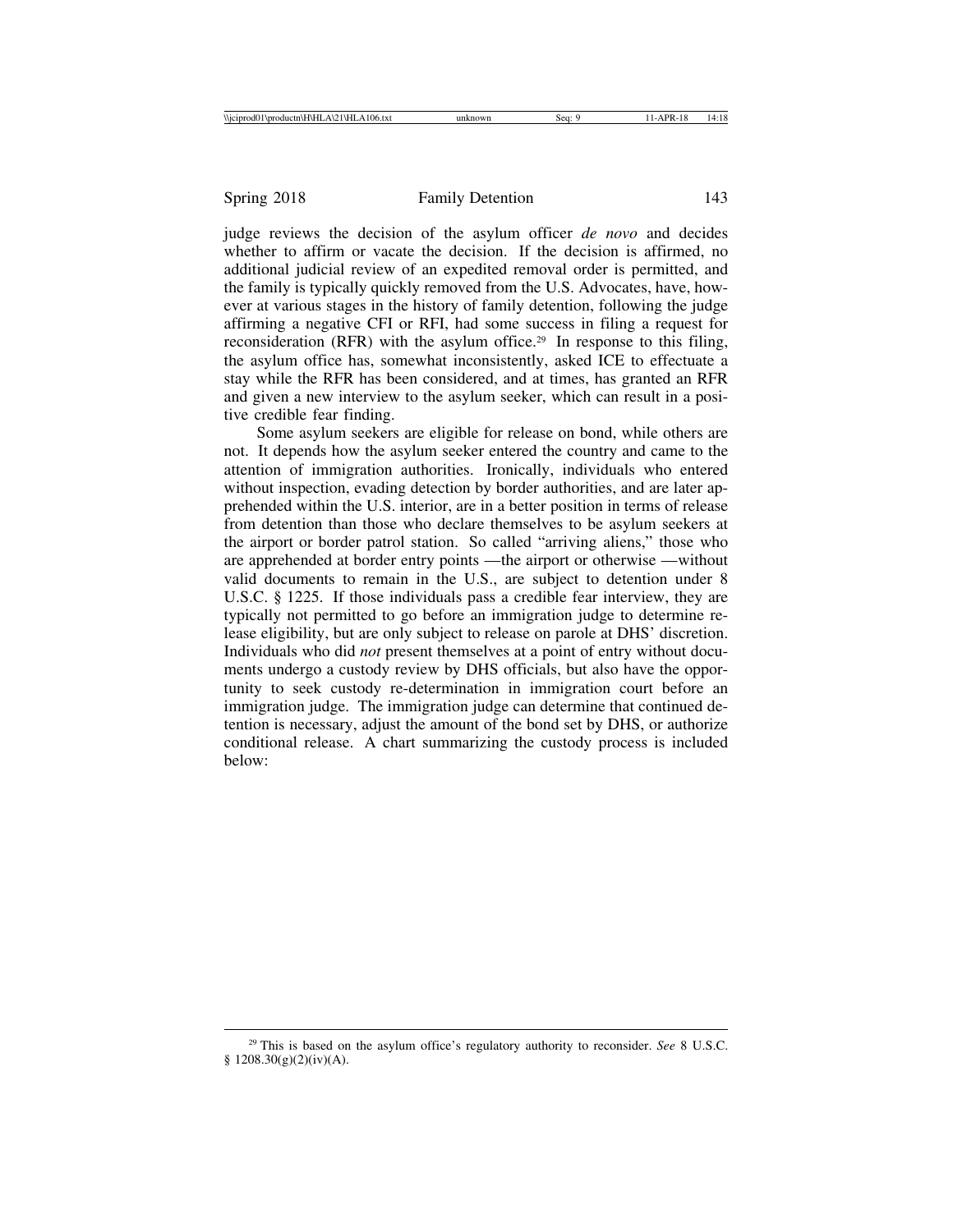144 Harvard Latinx Law Review Vol. 21



Created by the University of Texas School of Law Immigration Clinic

Currently, ICE releases most asylum-seeking families (under a system called "parole") after a positive result at the credible or reasonable fear interview from either an asylum officer or after a review by an immigration judge, allowing them to await the adjudication of their asylum claim in court outside of a detention center, wearing a cumbersome ankle monitor $30$  and

<sup>30</sup> *See, e.g.*, Marouf, *supra* note 119 at 121–124 (discussing how ankle monitors are restrictive, an invasion of privacy, and an affront to dignity); *see also* Tiziana Rinaldi, *Many Women Seeking Asylum in the US Have Been Released from Detention — But With Ankle*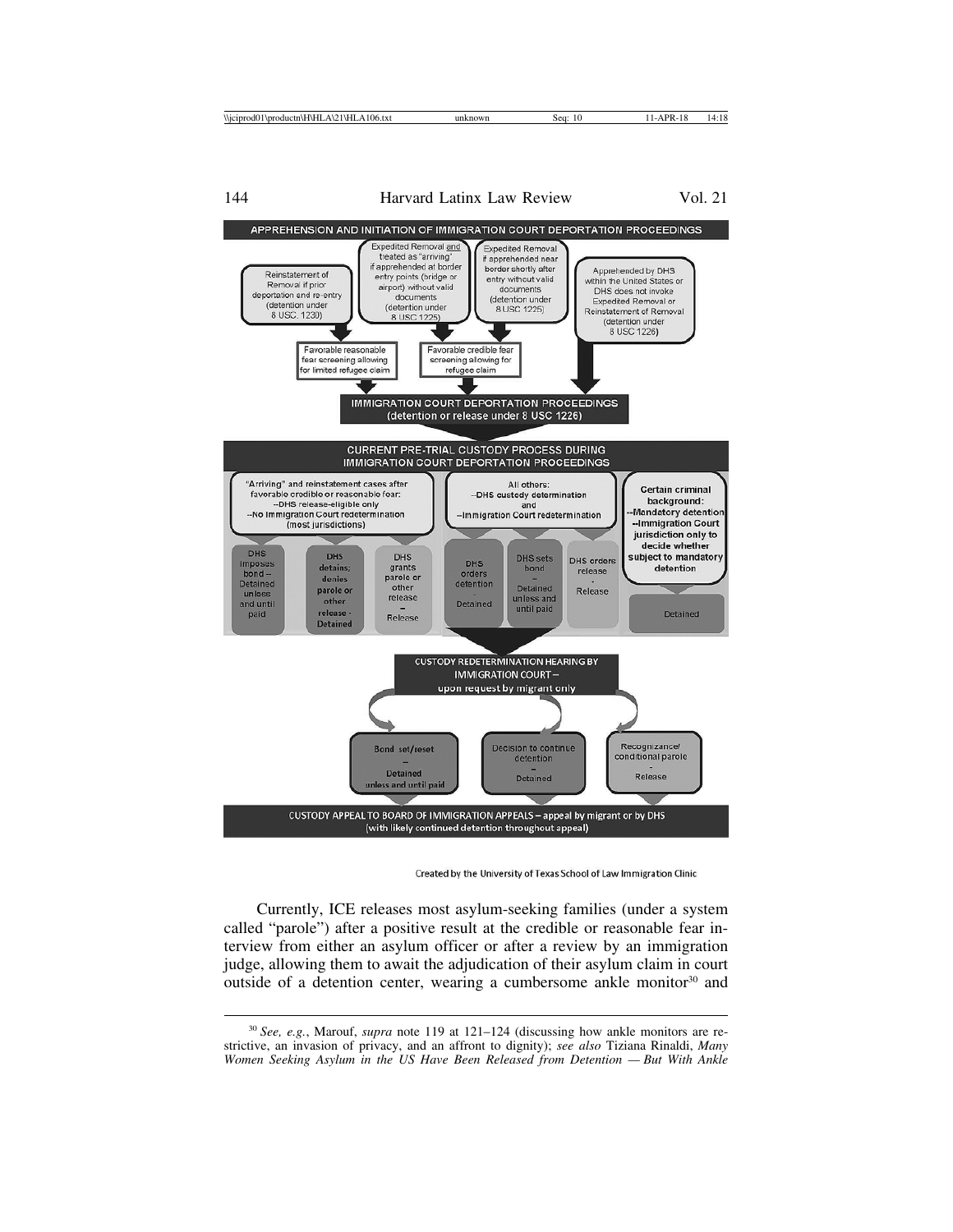with other supervision requirements. Release following a positive credible fear determination was not always the case, however, and this process and the practices surrounding release has changed dramatically over the course of the last few years of the government's experiment in detaining families. These changes are discussed below and provide context for the work in which lawyers and law students have been engaging in this work in family detention centers. Outlined below are four phases of family detention work.

THE U.S. RESPONSE TO ASYLUM SEEKING FAMILIES: DETENTION

In response to the exponential increase in mothers and children<sup>31</sup> seeking protection in the United States, the Obama administration launched three initiatives, one of which was re-instituting the policy of detaining families. This essay focuses on family detention, but will briefly explain the other two prongs of this three-pronged reaction to increased Central American migration.

First, the Obama Administration announced the Southern Border Plan, (*Programa Frontera Sur*) which essentially increased border enforcement

*Monitors*, PRI'S THE WORLD (Mar. 10, 2016), https://www.pri.org/stories/2016-03-10/manywomen-asylum-seekers-have-been-released-detention-ankle-monitors, *archived at* https:// perma.cc/AFN6-Q62P; Emily Gogolak, *Ankle Monitors Weigh on Immigrant Mothers Released from Detention*, N.Y. TIMES (Nov. 15, 2015), https://www.nytimes.com/2015/11/16/ny region/ankle-monitors-weigh-on-immigrant-mothers-released-from-detention.html?  $r=0$ , *archived at* https://perma.cc/53AX-TFBN. It is also notable one of the same private prison contractors who profits from the detention of families, the GEO Group at Karnes, also benefits when women are released on ankle monitors, as they own the BI Corporation, which contracts with the government to oversee alternatives to detention, including ankle monitors. John Burnett, *As Asylum Seekers Swap Prison Beds For Ankle Bracelets, Same Firm Profits*, NPR (Nov. 13, 2015), http://www.npr.org/2015/11/13/455790454/as-asylum-seekers-swap-prison-bedsfor-ankle-bracelets-same-firm-profits, *archived at* https://perma.cc/WWD8-VGSV; *see also* Molly Hennessy-Fiske, *Immigrants object to growing use of ankle monitors after detention*, L.A. TIMES (Aug. 2, 2015), http://www.latimes.com/nation/immigration/la-na-immigrant-an-<br>kle-monitors-20150802-story.html, *archived at* https://perma.cc/WWD8-VGSV.

<sup>&</sup>lt;sup>31</sup> From 2014 to 2017, we largely saw mothers arriving with children. There has, however, particularly in recent months, been an uptick in fathers arriving with children in the United States. John Stanton, *So Many Father-Led Families are Crossing the U.S. Border that Immigration Agents Don't Have Room to Hold Them,* BUZZFEED (Oct. 23, 2017), https:// www.buzzfeed.com/johnstanton/so-many-father-led-families-are-crossing-the-us-border-that? utm\_term=.JyRwK36ey#.feWPpZMN8, *archived at* https://perma.cc/J4AC-LGS2. While some fathers arrived before this time, some were detained in Berks, Pennsylvania with their children, while more often than not, fathers were sent to one institution and mothers and children to another, or where the child traveled with only the father, reports state that the children have been separated from the father and entered into system as unaccompanied minors in the custody of the Office of Refugee Resettlement. *See* LEIGH BARRICK, AM. IMMIGRATION COUN-CIL, DIVIDED BY DETENTION: ASYLUM-SEEKING FAMILIES' EXPERIENCES OF SEPARATION 10 (2016), https://www.americanimmigrationcouncil.org/research/divided-by-detention-asylumseeking-families-experience-of-separation, *archived at* https://perma.cc/4DX3-KKHC; WO-MEN'S REFUGEE COMM'N ET AL., BETRAYING FAMILY VALUES: HOW IMMIGRATION POLICY AT THE UNITED STATES BORDER IS SEPARATING FAMILIES 9 (2017), https:// www.womensrefugeecommission.org/rights/gbv/resources/1450-betraying-family-values, *archived at* https://perma.cc/6PLW-FBHZ.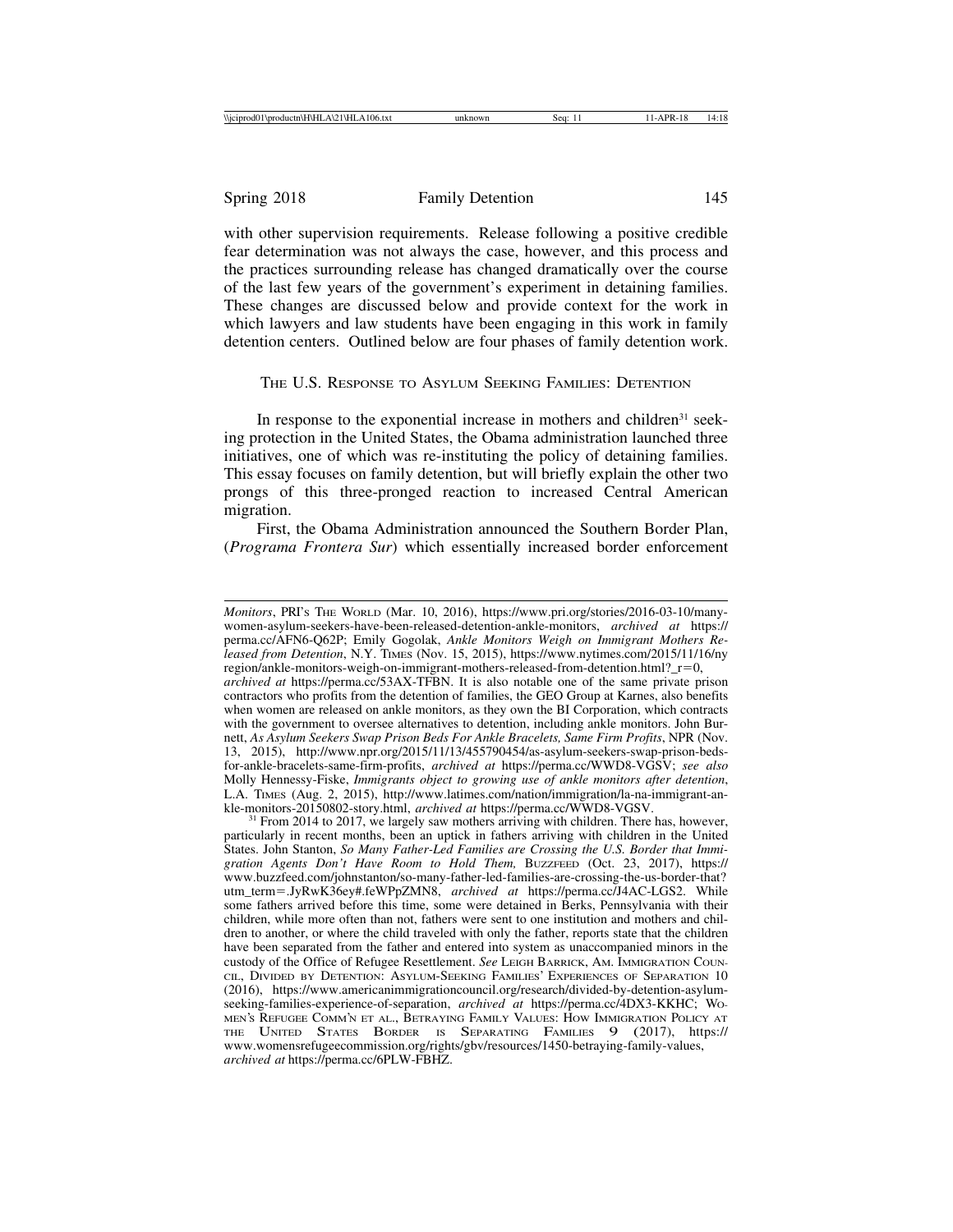and security in Mexico.32 The Obama Administration provided training for Mexican border officials, along with an infusion of financial assistance and supplies to support Mexican border enforcement efforts. Signs point to this program having the desired effect.33 Indeed, Mexican border officials apprehended 85% more immigrants in the first two years of the program from July 2014 to June 2016 than before the program began.<sup>34</sup> Increased apprehensions results in increased deportations from Mexico to Guatemala, Honduras, and El Salvador.

Second, the Obama administration launched a public awareness campaign, largely through television and radio advertising, in the Northern Triangle. The campaign emphasized the dangers of the journey to the United States along with the likelihood of deportation and encouraged families to "*quedate!*" (stay in place).<sup>35</sup>

The third prong in the Obama administration's strategy in response to the humanitarian crisis was to detain mothers and children upon arrival. This is the main focus of this essay and has been the target of sustained and varied advocacy. The contemporary history of family detention divides into four main phases.

### *A. Phase 1: Artesia: The "Deportation Mill" (June-December 2014)*

In the summer of 2014, the Obama Administration responded to what it termed the "surge" of unaccompanied children and mothers with their children fleeing Central America by reinstituting the policy of detaining children

<sup>&</sup>lt;sup>32</sup> ADAM ISAACSON ET AL., MEXICO'S SOUTHERN BORDER: SECURITY, CENTRAL AMERICAN MIGRATION, AND U.S. POLICY, 7–11 (2017) https://www.wola.org/wp-content/uploads/2017/ 06/WOLA\_Mexicos-Southern-Border-2017-1.pdf, *archived at* https://perma.cc/25FJ-AJCF (explaining the U.S. support for Mexican border enforcement including biometric data sharing, enhanced judicial, police, communications, and drug interdiction capacity, and more).

<sup>&</sup>lt;sup>33</sup> The Ombudsman for U.S. Citizenship and Immigration Services (USCIS) attributed a drop in UAC apprehensions in FY2015 to "the Mexican government's increased interception of minors attempting to reach the United States, rather than a decrease in the attempts themselves." USCIS OMBUDSMAN, RECOMMENDATION ON THE CENTRAL AMERICAN MINORS REFU-GEE/PAROLE PROGRAM 8 (2016), https://www.dhs.gov/sites/default/files/publications/ Citizenship%20and%20Immigration%20Service%20Ombudsman.pdf, *archived at* https://

<sup>&</sup>lt;sup>34</sup> See Isaacson Et al., *supra* note 32, at 3.<br><sup>35</sup> See Markham, *supra* note 12, at 191.; *See also* Press Release, The White House, The Obama Administration's Government-Wide Response to Influx of Central American Migrants at the Southwest Border (Aug. 1, 2014), https://obamawhitehouse.archives.gov/the-press-office/2014/08/01/obama-administration-s-government-wide-response-influx-central-american-, *archived at* https://perma.cc/LSK7-39UG ("On July 3, DHS, under the U.S. Customs and Border Protection (CBP), launched the *Dangers Awareness Campaign,* an aggressive Spanish language outreach effort and an urgent call to action to community groups, the media, parents and relatives in the U.S. and Central America to not put the lives of children at risk by attempting to illegally cross the southwest border"). Specific efforts were launched by the Guatemalan First Lady: "Guatemala's First Lady launched the "Quédate!" campaign discouraging illegal immigration to the United States. Through public statements she is noting the dangers of the journey and urged parents not to send their children illegally to the United States." *Id.*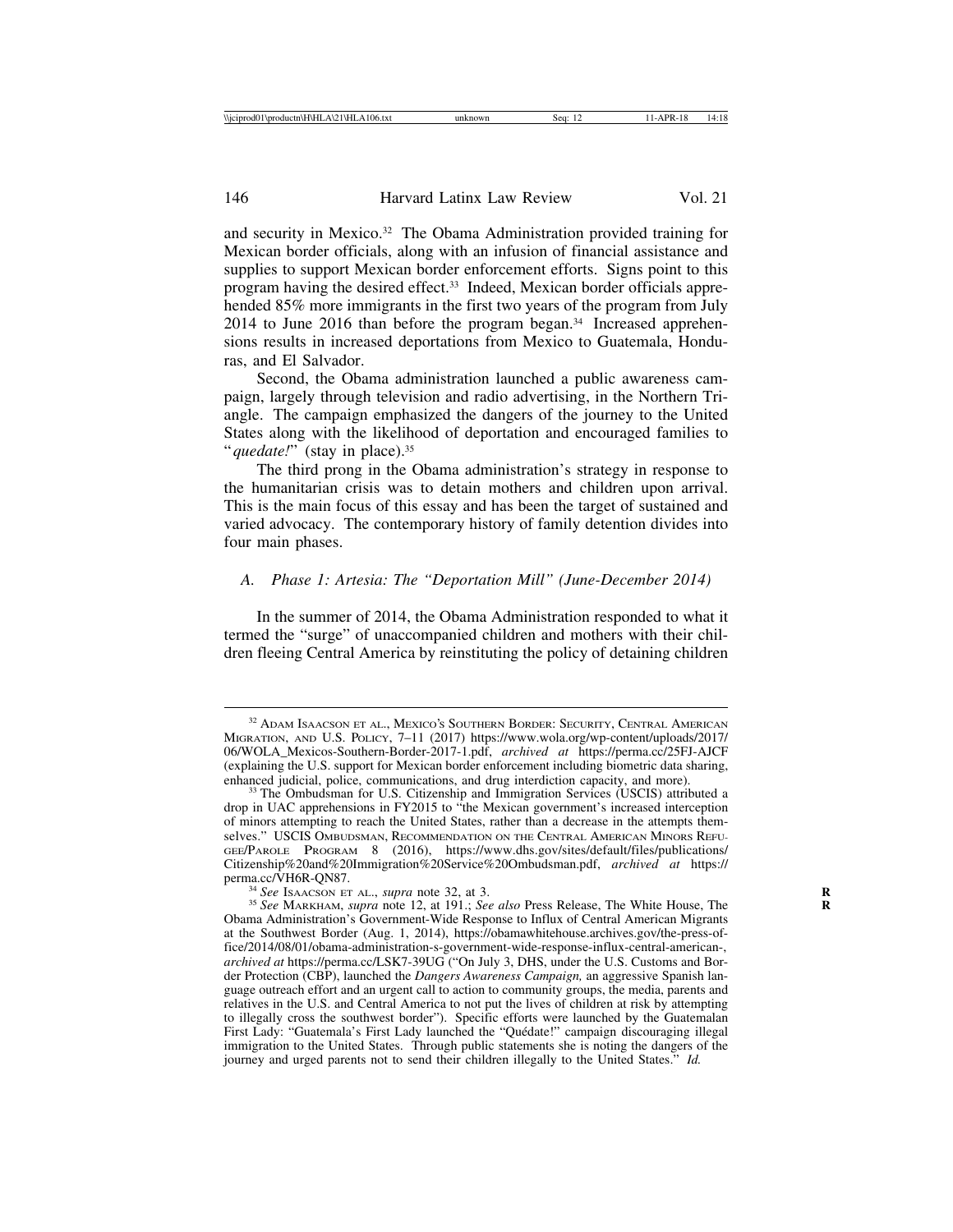with their mothers. $36$  In 2009, the Obama Administration, after reviewing the program, ended the use of the T. Don Hutto Detention Center for families.37 But, just five years later, in 2014, the administration repurposed a Customs and Border Patrol training barracks in Artesia, New Mexico, as a detention center and began efforts to process and deport the newly arriving Central American families as quickly as possible.<sup>38</sup>

Artesia represents an extreme example of the problems posed by immigration detention centers throughout the country. Artesia, like the majority of detention centers nationwide, is located in a remote location, far from urban centers where access to attorneys could be more easily secured.<sup>39</sup> Indeed, no immigration attorneys were located within three hours of Artesia.40

As with detention centers throughout the United States, a lack of representation for the women and children in Artesia dramatically undermined their chances of being able to remain in the United States.41 Immigrants, detained or free, have no right to legal representation at the government's expense in the United States.<sup>42</sup> Despite the fact that a liberty interest is often at stake, immigration detention is categorized as "civil" rather than "criminal," meaning that the right to appointed counsel for indigent individuals, under the 6th Amendment and *Gideon v. Wainwright*,<sup>43</sup> does not attach.<sup>44</sup>

<sup>38</sup> Press Release, U.S. Dep't of Homeland Sec., Fact Sheet: Artesia Temporary Facility for Adults with Children in Expedited Removal (June 20, 2014), https://www.dhs.gov/news/2014/ 06/20/fact-sheet-artesia-temporary-facility-adults-children-expedited-removal, *archived at*

<sup>36</sup> Julia Preston & Randal C. Archibold, *U.S. Moves to Stop Surge in Illegal Immigration,* N.Y. TIMES (June 21, 2014), https://www.nytimes.com/2014/06/21/us/us-plans-to-step-up-detention-and-deportation-of-migrants.html?\_r=0, *archived at* https://perma.cc/N2JB-WDRQ. <sup>37</sup> Hutto was a former medium-security prison in Taylor, Texas, run by the Corrections

Corporation of America, and able to hold up to 500 detained men, women, and children. In 2007, advocates brought a challenge to the government's detention of children at Hutto as a violation of the 1997 *Flores* settlement, which established minimum standards for the detention of immigrant children. *See* Complaint for Declaratory and Injunctive Relief, Bunikyte v. Chertoff*,* No. A-07-CA-164-ss, 2007 WL 1074070 (W.D. Tex. 2007). The Government reached a settlement agreement in the case, and, in August 2009, the Obama Administration ended the detention of families at Hutt. For more on the issues surrounding the T. Don Hutto facility, see THE LEAST OF THESE (La Sonrisa Productions Inc. 2009).

<sup>&</sup>lt;sup>39</sup> Eagly & Shafer, *supra* note 3 at 8 ("Immigrants with court hearings in large cities had representation rates more than four times greater than those with hearings in small cities or

<sup>&</sup>lt;sup>40</sup> Eagly & Shafer, *supra* note 3, at 42 (reporting that in a database of attorneys appearing in the 1.2 million cases analyzed in Eagly & Shafer's national access to counsel study, not one attorney listed an address in Artesia, New Mexico); *see also* STEPHEN MANNING, IMMIGRANT LAW GROUP PC, THE ARTESIA REPORT (2015), https://innovationlawlab.org/the-artesia-report/ the-artesia-report/, *archived at* https://perma.cc/W4XH-GHDN (last visited Dec. 16, 2017) (explaining that there were only ten lawyers in Artesia, none of whom were immigration

lawyers). <sup>41</sup> *See* MANNING*, supra* note 40 (explaining how the credible fear passage rate for women

<sup>&</sup>lt;sup>42</sup> See I.N.A. § 292, 8 U.S.C. § 1362 (2012) ("In any removal proceedings before an immigration judge and in any appeal proceedings before the Attorney General from any such removal proceedings, the person concerned shall have the privilege of being represented (at no expense to the Government) by such counsel. . .as he shall choose"). <sup>43</sup> Gideon v. Wainwright, 372 U.S. 335 (1963).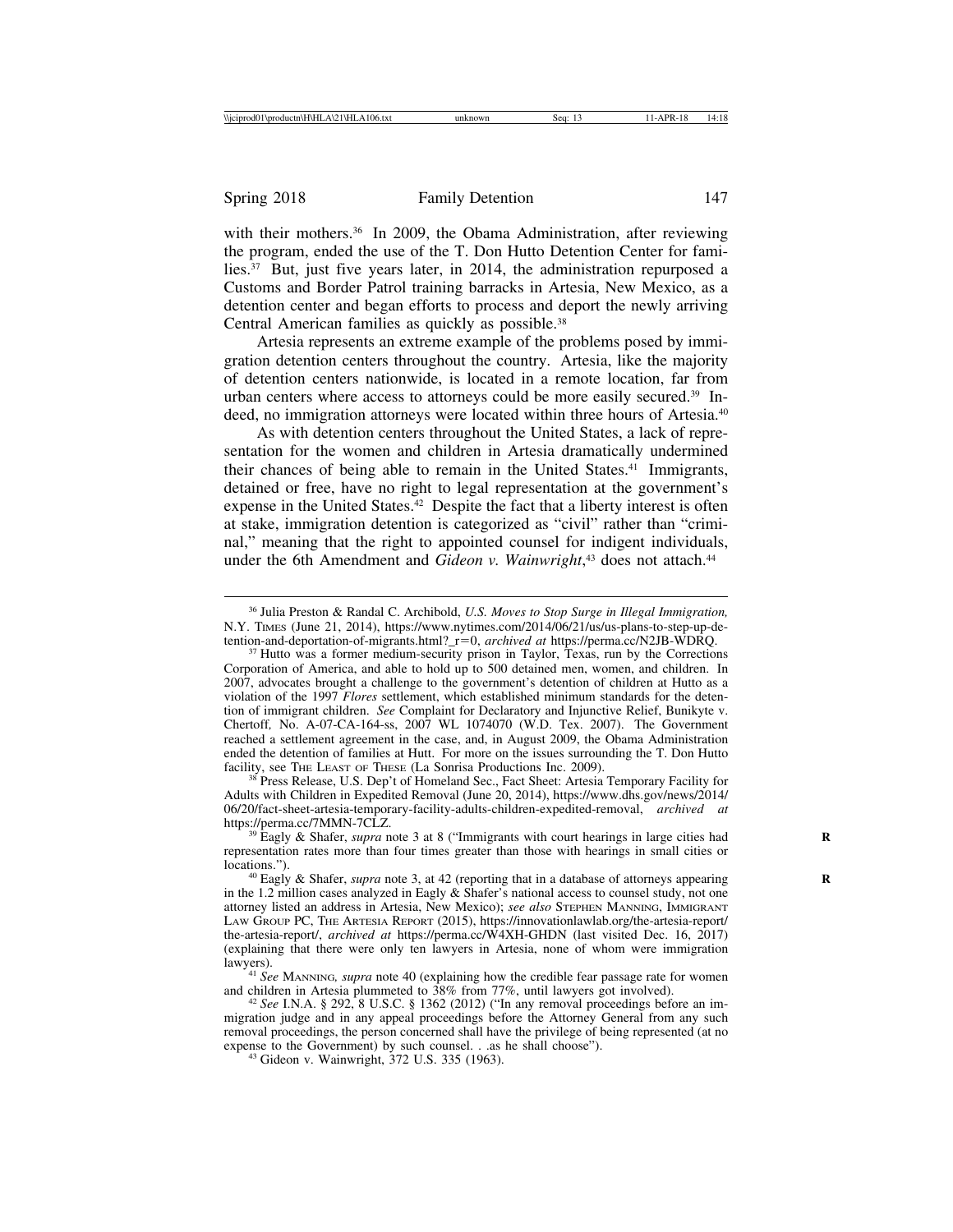Further, due to restrictions in funding, legal aid organizations that have filled this representation vacuum are often very limited in the scope of services that they can provide to indigent immigrants.45 Most non-profit organizations are unable to provide representation to detained immigrants. Even those who can engage in representation of detained immigrants often do so on a limited basis. The Executive Office of Immigration Review's Legal Orientation Program permits access to chosen non-profits to provide legal orientation services at a limited number of detention centers, but there are strict limits on actual representation of detained immigrants under this funding as well as challenges in actually accessing and interacting with detained clients.46 This vacuum of legal representation in detention centers, combined with the sudden mass incarceration of children and their mothers, created a desperate need for legal services, resulting in rather unique activism, engagement, and organizing by immigration attorneys to step in and fill the justice gap.<sup>47</sup>

Back in 2014, in Artesia, as word of the marooned island of detained children and mothers spread, attorneys from nearby states—and soon all over the country—traveled to remote southeastern New Mexico where they began providing services to the detained families.<sup>48</sup> Between June and October 2014, 306 of the 952 women and children passing through Artesia were

*see generally* NINA SIULC ET AL., VERA INST. OF JUSTICE LEGAL ORIENTATION PROGRAM: EVALUATION AND PERFORMANCE OUTCOME MEASUREMENT REPORT, PHASE II (2008) (analyzing cases beginning between the beginning of January and the end of August 2006 in detained immigration courts, with a focus on cases where LOP services were received).

Also worth mentioning, of course, are the valiant efforts of attorneys to secure the right to legal representation for vulnerable immigrant populations. A class-action suit in California, F.L.B. v. Sessions, sought to provide appointed counsel for children, but failed when the Ninth Circuit denied class certification. F.L.B. v. Lynch (J.E.F.M. v. Holder), No. 2:14-cv-01026 (W.D. Wash. filed July 9, 2014). These suits are now proceeding on an individual basis. *See* Karolina Walters, *The Fight for Appointed Counsel for Immigrant Children Continues*, IMMI-GRATION IMPACT (Aug. 10, 2017), http://immigrationimpact.com/2017/08/10/fight-counsel-immigrant-children-continues/, *archived at* https://perma.cc/464J-BAH7. Attorneys have secured a right to representation individuals found to be mentally incompetent in immigration court. *See, e.g.*, Franco-Gonzalez v. Holder, 767 F. Supp. 2d 1034 (C.D. Cal. 2010) (holding that that ICE, the Attorney General and EOIR are required to provide legal representation to immigrant detainees with mental disabilities who are unable to represent themselves in California, Arizona and Washington State); *see generally*, Sarah Sherman-Stokes, *Sufficiently Safeguarded?: Competency Evaluations of Mentally Ill Respondents in Removal Proceedings,* 67 HASTINGS<br>L.J. 1023 (2016).

<sup>48</sup> *See* MANNING, *supra* note 40 (detailing the involvement of pro bono attorneys at Artesia, just ten days after the detention center opened). For a good overview of stage one of family detention, at Artesia from June to December 2014, see Kit Johnson & Margaret Taylor, *"Vast Hordes. . .Crowding In Upon Us:" The Executive Branch's Response to Mass Migration and the Legacy of Chae Chan Ping*, 68 OKLA. L. REV. 185 (2015).

<sup>44</sup> For a discussion of the debates around establishing a *Gideon-*type right to counsel in immigration courts, *see generally* Ingrid V. Eagly, *Gideon's Migration*, 122 YALE L.J. 2282 (2013); Lucas Guttentag & Ahilan Arulanantham, *Extending the Promise of Gideon: Immigration, Deportation, and the Right to Counsel,* 39 HUM. RTs. 14 (2013).<br><sup>45</sup> For a comprehensive discussion of funding restrictions on non-profits in providing rep-

resentation to non-citizens, *see* Geoff Heeren, *Illegal Aid: Legal Assistance to Immigrants in the United States,* 33 CARDOZO L. REV. 619, 648–54 (2011).<br><sup>46</sup> The LOP program was established in 2002. For a detailed assessment of the program,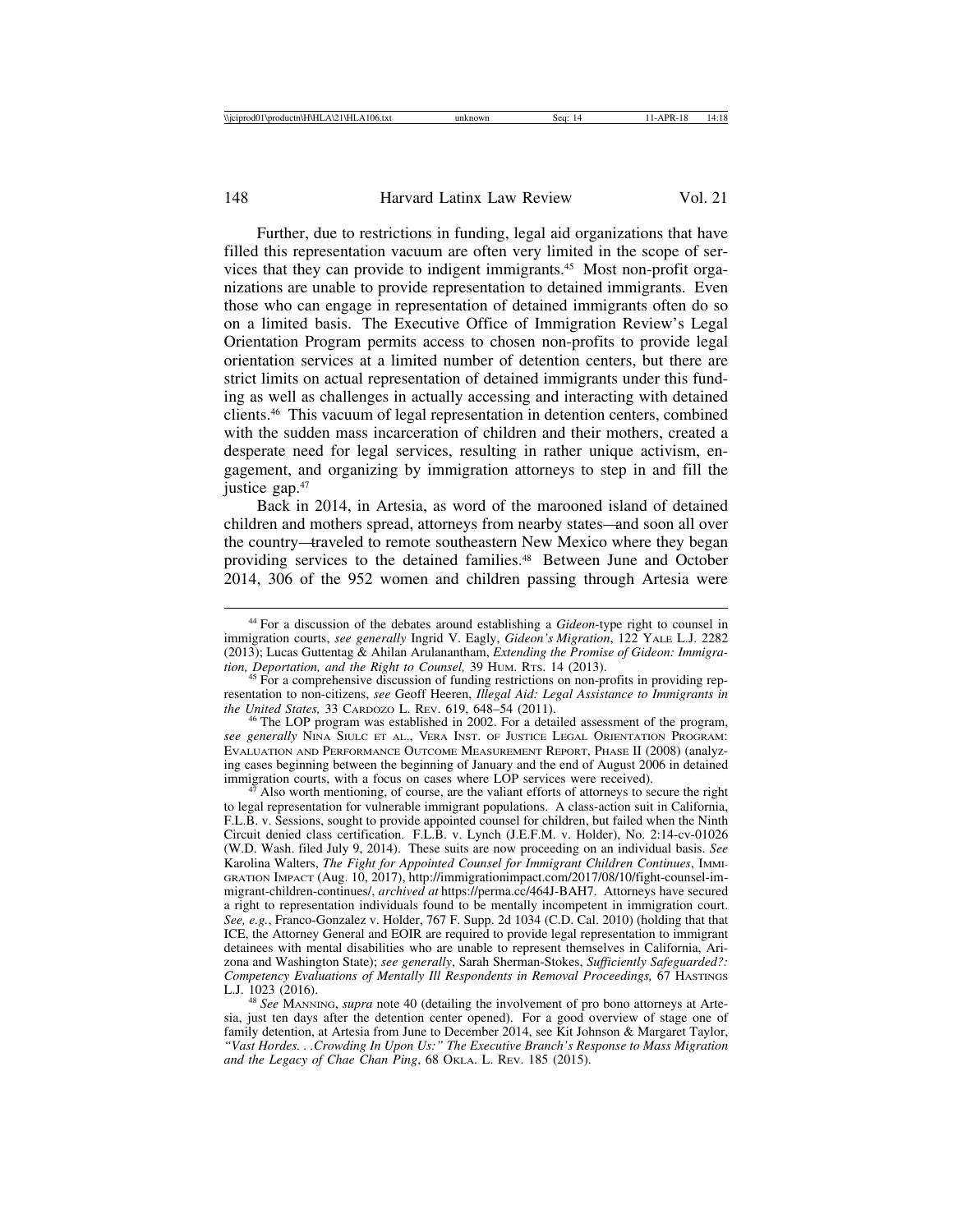deported,49 but the rate of deportation slowed substantially once volunteer attorneys and law students<sup>50</sup> arrived to provide representation. With representation, the pace of removals fell eighty percent within a month and ninety-seven percent within two months.<sup>51</sup> Although Artesia was only in existence as a family detention center from June 24 to December 15, 2014,<sup>52</sup> during that brief period lawyers and even law students began to meaningfully engage and to provide legal services to the detained mothers and children.53 Rebecca Sharpless posits that this mode of engagement, "lawyers assert[ing] en masse their clients' right to release and asylum," could be described as Gary Bellow's "case aggregation approach."54 As Stephen Manning describes in *The Artesia Report,* although 300 lawyers and other individuals were involved in providing representation at Artesia for over twenty-one weeks, only fourteen lawyers were actually in Artesia on average at any one time. This operation was successful because of a few "tweaks,"

<sup>51</sup> MANNING, *supra* note 40, at ch. 10; *see also*, Stephen Manning, Remarks at TEDx Mt. Hood, *How to Crowdsource a Refugee Rights Strategy* (June 29, 2016), https://

<sup>52'</sup>Id.<br><sup>53</sup> American University's Washington College of Law's International Human Rights Clinic and Immigrant Justice Clinic students traveled twice in the fall of 2014 with their professors to Artesia. *See Where Justice Hits the Road: Clinic Students in Artesia, New Mexico*, AM. U. CLINIC BLOG (Oct. 24, 2014), https://auwclclinic.org/2014/10/24/where-justice-hits-the-roadclinic-students-in-artesia-nm/, https://perma.cc/JF9W-ZJDY; *Libre Soy*, AM. U. CLINIC BLOG (Oct. 31, 2014), https://auwclclinic.org/2014/10/31/libre-soy/, *archived at* https://perma.cc/ 7N8E-A8PX; *Some Things Should Never Be Normal*, AM. U. CLINIC BLOG (Dec. 14, 2014), https://auwclclinic.org/2014/12/08/some-things-should-never-be-normal/, *archived at* https:// perma.cc/2VMS-6DLY. Students from the University of Maine College of Law, the University of Tennessee School of Law, and the Sturm College of Law also traveled to Artesia. *See* Judy Harrison, *'Most Shocking Thing Was Seeing Toddlers, Babies in Jail': UMaine Law Students Share Their Experience as Volunteers at Immigration Detention Center*, BANGOR DAILY NEWS (Dec. 1, 2014, 7:58 AM) http://bangordailynews.com/2014/12/01/news/portland/mostshocking-thing-was-seeing-toddlers-babies-in-jail-umaine-law-students-share-their-experience-as-volunteers-at-immigration-detention-center/, *archived at* https://perma.cc/F7HP-

TRDS; Karla McKanders, *New Mexico Immigration Trip*, YOUTUBE (Nov. 25, 2015), https:// www.youtube.com/watch?v=LLqwGJfDvTg&feature=youtu.be, *archived at* https://perma.cc/ W3XS-BYDR (detailing University of Tennessee School of Law's trip to Artesia); Lisa Graybill & Meghan Howes, *Working for Justice: Denver Law Students Assist with Asylum Cases on the Border*, U. DENVER MAG. (May 7, 2015, 6:22 AM), https://magazine.du.edu/ academics-research/working-for-justice-denver-law-students-assist-with-asylum-cases-on-theborder/, *archived at* https://perma.cc/9EGZ-92G9 (detailing the work of two law students with families at Artesia in late 2015 and Denver student's planned Spring Break work in Dilley in

<sup>54</sup> Sharpless, *supra* note 1, at 52 (citing Gary Bellow, *Steady Work: A Practitioner's Reflections on Political Lawyering,* 31 HARV. C.R.-C.L.L. REV. 297 (1996)).

<sup>49</sup> Melinda Henneberger, *When an Immigration Detention Center Comes to a Small Town,* WASH. POST (Oct. 1, 2014), https://www.washingtonpost.com/news/storyline/wp/2014/10/01/ when-an-immigration-detention-center-comes-to-a-small-town/?utm\_term=.9a9aa351aab7, archived at https://perma.cc/JV42-EEGM.

<sup>&</sup>lt;sup>50</sup> See MANNING, supra note 40, at Acknowledgments ("Law students from New Mexico; Denver; Washington, D.C., and Maine brought good student energy at critical moments in the project and provided a watchful eye at the Denver Immigration Court"). Students also traveled from DePaul University School of Law in Chicago. *See* Karla McKanders, *Final AALS Artesia Presentation*, YOUTUBE (June 28, 2017), https://www.youtube.com/watch?v=JW<br>vEUW6U7WE&feature=youtu.be, *archived at* https://perma.cc/N3KC-B6HF.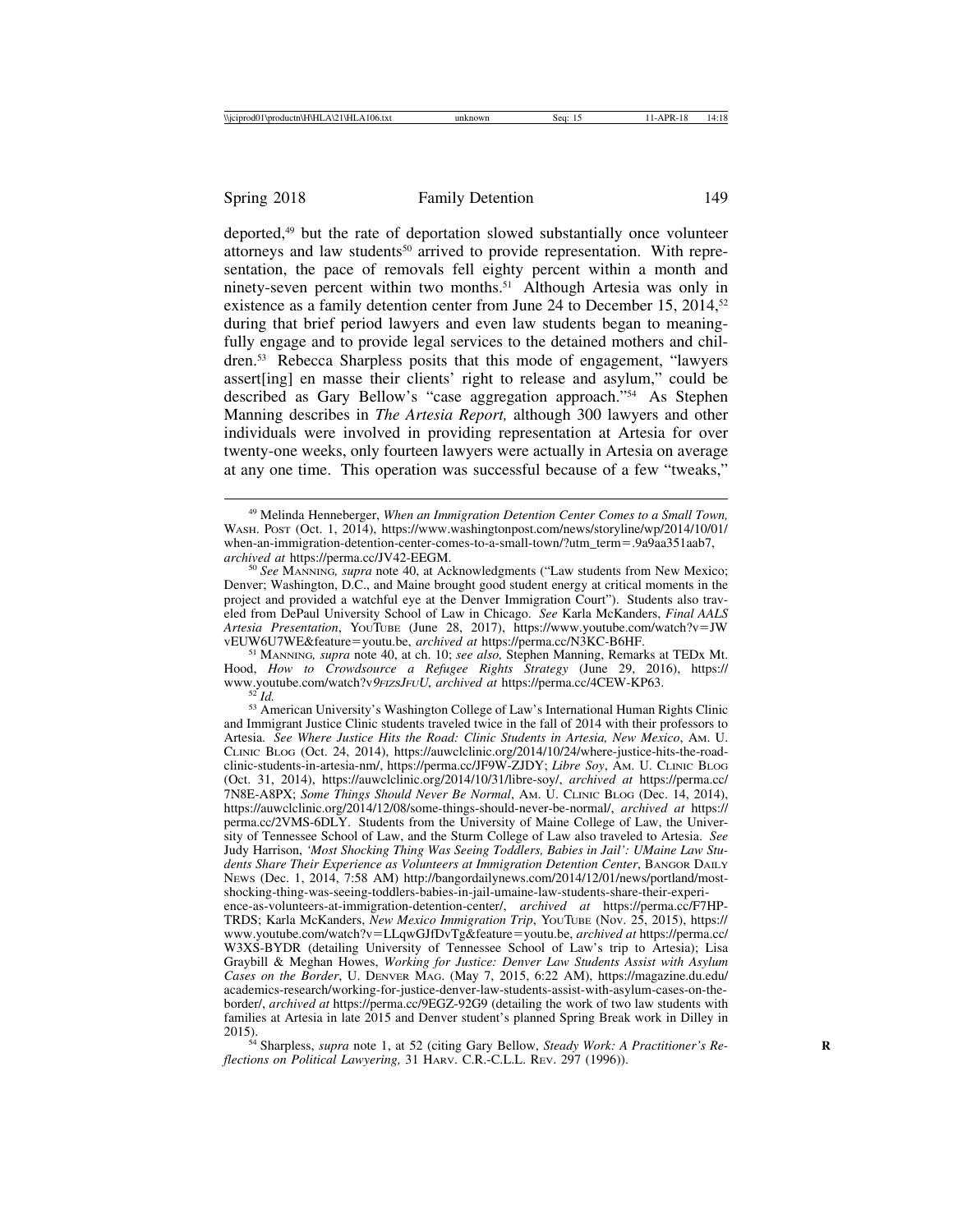such as "centralized volunteer registration, case management protocols applied to all claims, a simplified system for accessing clients, and open participatory strategic decision-making."55

Ultimately, advocates in Artesia slowed the deportation mill and the government closed the detention center,56 moving detained families elsewhere.

## *B. Phase 2: Dilley & Karnes* – *Indefinite Detention (January* – *July 2015)*

With the closure of Artesia, DHS quickly shifted the detention of immigrant families to the purpose-built detention center in Dilley, Texas,<sup>57</sup> and at the former medium-security prison for men, in Karnes City, Texas. Indeed, DHS began detaining families at Karnes even before the closure of Artesia.<sup>58</sup> Both "family residential centers," as ICE refers to them, are operated through contracts awarded to private prison corporations — GEO Group in Karnes City and Core Civic (formerly known as Corrections Corporation of America) in Dilley.<sup>59</sup> And, fitting with the remote location of immigrant detention centers, both family detention centers are located at least an hour's drive from San Antonio and over two hours from Austin.

Where the family detention centers began to differ from the adult detention centers, however, was in the response of attorneys in organizing and engaging in representation within those detention centers.

57 See Jeh Johnson, Secretary, Dep't of Homeland Sec., Statement at South Texas Family Residential Center in Dilley, Texas (Dec. 15, 2014), https://www.dhs.gov/news/2014/12/15/ statement-secretary-johnson-regarding-todays-trip-texas, *archived at* https://perma.cc/X2HC-

 $58$  According to the GEO Group, who operate the Karnes detention center, on July 11, 2014, the contract was modified from a civil detention facility to a family detention center. *See Karnes County Residential Center*, THE GEO GROUP, INC., https://www.geogroup.com/ FacilityDetail/FacilityID/58, *archived at* https://perma.cc/S9J3-FZ7G (last visited Dec. 16, 2017).<br><sup>59</sup> For an examination of for-profit prison business and its intersection with family deten-

<sup>&</sup>lt;sup>55</sup> MANNING, *supra* note 40, at ch. 9.<br><sup>56</sup> A lawsuit was filed against the Department of Homeland Security in federal district court in Washington, D.C., alleging that DHS had instituted new policies regarding credible fear interviews at Artesia, resulting in a dramatic drop in positive determinations and violating the Constitution and conflicting with the Immigration and Nationality Act. *See* M.S.P.C. v. Johnson, No. 1:14-cv-01437-ABJ (D.D.C. voluntarily dismissed Jan. 30, 2015). This suit resulted in a preliminary injunction stating that the government could not have a "no bond" policy for the purposes of deterring future migration. Significant negative press around the detention of families at Artesia may also have propelled the Administration towards the closure of that particular detention center. *See, e.g.*, Julia Preston, *In Remote Detention Center, A Battle on Fast Deportations*, N.Y. TIMES, (Sept. 5, 2014); *see also* DETENTION WATCH NET-WORK, EXPOSE AND CLOSE: ARTESIA FAMILY RESIDENTIAL CENTER, NEW MEXICO 1-3 (2014).

tion, *see generally* Mariela Olivares, *Intersectionality at the Intersection of Profiteering & Immigration Detention,* 94 NEB. L. REV. 963 (2016). Note that Corrections Corporation of America had also been contracted to detain immigrant families at the T. Don Hutto detention center. *See* Sylvia Moreno, *Detention Facility for Immigrants Criticized*, WASH. POST (Feb. 22, 2007), http://www.washingtonpost.com/wp-dyn/content/article/2007/02/21/ AR2007022101661.html, *archived at* https://perma.cc/FQW8-HX6H.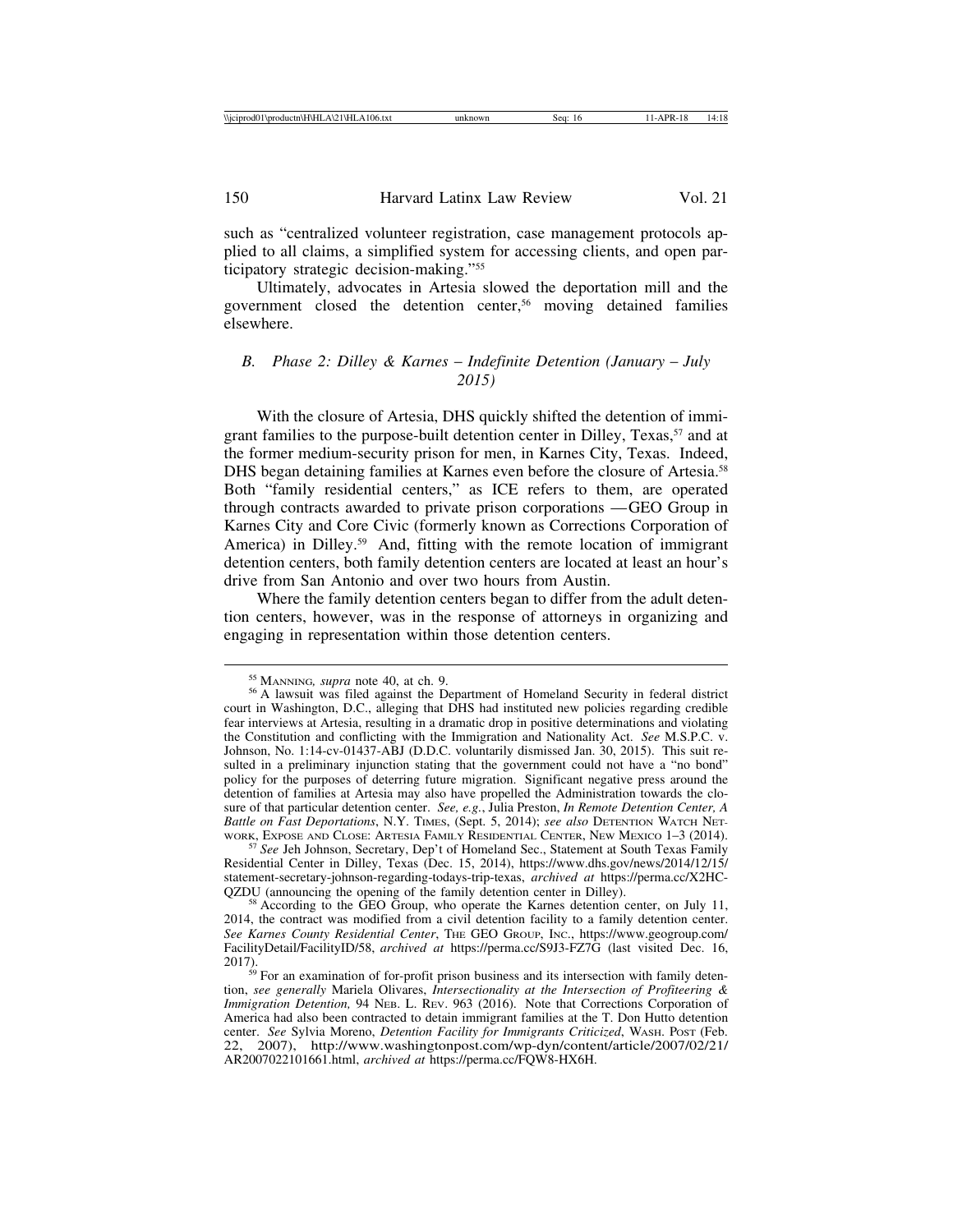In Karnes City, the initial response and representation of families at Karnes was organized by University of Texas Law Professors Barbara Hines and Denise Gilman, who were at Karnes in early August 2014 for the first bond hearings.<sup>60</sup> Hines and Gilman formed the Karnes Pro Bono Project, mobilizing their former students, largely based in Austin, local lawyers, and eventually large law firms Akin Gump and Morgan Lewis to meet the urgent demand for representation.61 In late 2014, the Project started to transition to San Antonio-based non-profit Refugee and Immigrant Center for Education and Legal Services (RAICES), who stepped in to fill the intense and daily need for legal services at Karnes.62

In January 2015, ICE began sending families to Dilley before construction on the detention center — essentially trailers on the Sendero Ranch property, formerly used to drill for natural gas — was even complete. Dilley is not only the largest family detention center, but the largest immigration detention center overall, holding up to 2400 children and mothers.

In those early days, one law professor and her students played a key role in shaping the immigrant advocacy's community's understanding of the dire need for legal services at Dilley. Columbia Law School Professor Elora Mukherjee led a team of students to Dilley to engage in representation of detained families in bond hearings. She partnered with RAICES, who was just starting to receive requests for representation at Dilley. Upon return to Columbia, Professor Mukherjee and her students wrote a white paper detailing the urgent need for representation at Dilley and shared it with anyone in the advocacy community who would listen.<sup>63</sup> By March 2015, four organizations had formally mobilized to provide legal services at the Dilley detention center. The CARA Project, a partnership of these four non-profit organizations,64 was created to provide daily legal services to the detained families<sup>65</sup>

In addition to dedicated staff members with the Karnes Pro Bono Project/RAICES and the CARA Project/Dilley Pro Bono Project, operations at both detention centers have relied heavily on attorneys, law students, and other volunteers traveling from all over the country to provide legal services to the families, often in week-long stints. Notably, however, both operations also receive repeat local volunteers, including local attorneys, clergy members, and law students from Texas-based law schools.

<sup>&</sup>lt;sup>60</sup> Phone call between Barbara Hines and author (Oct. 6, 2017) (notes on file with author).<br><sup>61</sup> *Id.* <sup>62</sup> *Id.*; *see also Karnes Volunteers*, RAICES, https://www.raicestexas.org/pages/karnes-<br>volunteers, *archived at* 

<sup>&</sup>lt;sup>63</sup> E-mail from Elora Mukherjee to author (July 6, 2017) (on file with author).<br><sup>64</sup> These organizations are the Catholic Legal Immigration Network, Inc. (CLINIC), the

American Immigration Lawyers Association (AILA), the Refugee and Immigrant Center for Education and Legal Services (RAICES), and the American Immigration Council.

<sup>&</sup>lt;sup>65</sup> Operations at the Dilley, Texas, detention center are now known as the Dilley Pro Bono Project, with contributions from Texas RioGrande Legal Aid, the American Immigration Council, CLINIC, and AILA. *See Dilley Pro Bono Project Volunteer Portal*, DILLEY PRO BONO PROJECT, https://www.surveymonkey.com/r/dilleyprobonoproject, *archived at* https:// perma.cc/J7VW-GMAK (last visited Dec. 16, 2017).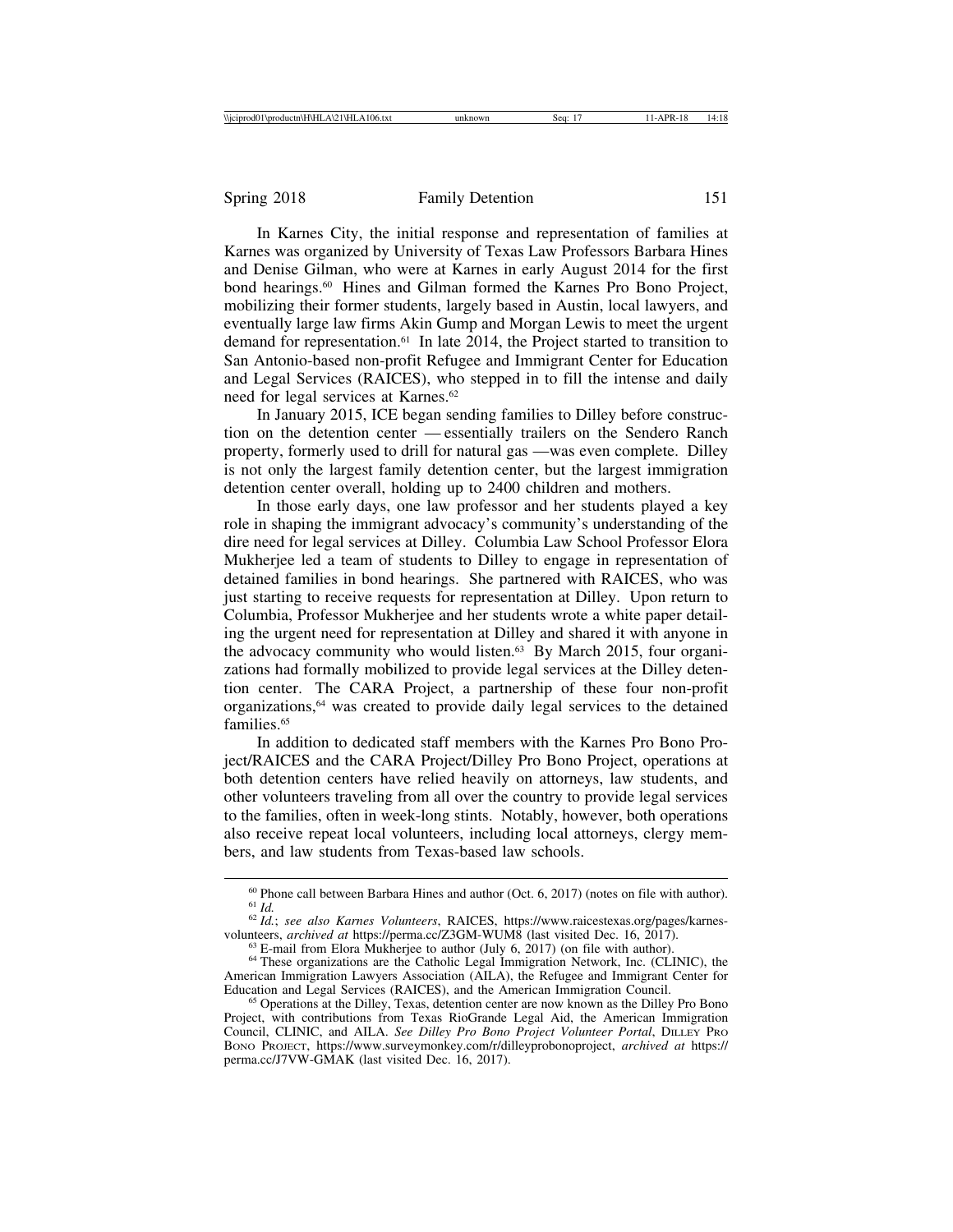The substantive legal work in which staff and volunteers engage in the family detention centers has shifted dramatically over time, as has the population of detained families held at the detention centers. During certain months in 2015, for example, there were more than 2,000 women and children detained in the Dilley detention center,<sup>66</sup> while, in early 2017, at times the numbers were lower than 100, but the numbers have since risen. At the time of writing there are approximately 1,500 mothers and children detained at Dilley and approximately 550 detained at Karnes.

In addition to providing near universal representation to detained families in Dilley and Karnes, advocates working within and outside the detention centers brought litigation on a grander scale.67 At Artesia and after the shift in detaining families at Dilley and Karnes, the government set no bond for the families, initially forcing each release case to be fought as a bond case.68 Before an immigration judge, the government then argued against bond eligibility for families, citing the rationale that detaining families would deter future migration from the Northern Triangle to the U.S.<sup>69</sup> Families languished in detention under an apparent "no bond" or "high bond" policy. This policy was challenged in federal district court in D.C., in *R.I.L.R v. Johnson*, 70 which resulted in a preliminary injunction, followed by the government's commitment not to consider general deterrence as a factor in making release decisions concerning detained families.<sup>71</sup> It also then led to quicker release for families who received positive results in credible fear interviews<sup>72</sup>

<sup>66</sup> For a detailed account of volunteering within the Dilley detention center in December 2015, see Valeria Gomez & Karla Mari McKanders, *Refugee Reception and Perception: US Detention Camps and German Welcome Centers*, 40 FORDHAM INT'L L.J. 523, 531–40 (2017) (Valeria Gomez describes operations at the South Texas Family Residential Center in Dilley,

 $67$  Included in this was litigation specifically focused on the government's treatment of families detained at Artesia. *See* M.S.P.C. v. Johnson, No. 1:14-cv-01437-ABJ (D.D.C. voluntarily dismissed Jan. 30, 2015) (advocates alleged that the government systemically denied

<sup>&</sup>lt;sup>68</sup> For more in-depth discussion of the R.I.L.R. litigation and this policy, see Johnson & Taylor, *supra* note 48, at 201–06.

<sup>&</sup>lt;sup>69</sup> See DHS Declarations from High-Ranking Immigration Officers on Blanket Policy of *"No Release"*, AM. IMMIGRATION LAWYERS COUNCIL (Aug. 7, 2014), http://www.aila.org/in-<br>fonet/dhs-blanket-policy-no-release, *archived at https://perma.cc/ZASP-ASZW*.

<sup>&</sup>lt;sup>70</sup> R.I.L.R. v. Johnson, 80 F. Supp. 3d 164, 175–76 (D.D.C. 2015).<br><sup>71</sup> Press Release, U.S. Immigration and Customs Enforcement, ICE Announces Enhanced Oversight for Family Residential Centers (May 13, 2015), https://www.ice.gov/es/news/releases/ice-announces-enhanced-oversight-family-residential-centers, *archived at* https://

 $72$  Also around this time, in April 2015, advocates filed a class-action lawsuit against the government and GEO Group alleging violations of the First Amendment. The women participated in a hunger strike at the facility to protest their prolonged detention and claimed that the retaliation against them violated the First Amendment. *See* Complaint at 2, Pineda Cruz v. Thompson, No. 5:15-cv-00326 (W.D. Tex. voluntarily dismissed Sep. 9, 2015), https:// www.clearinghouse.net/chDocs/public/IM-TX-0040-0001.pdf, *archived at* https://perma.cc/ 6W4T-RMSH.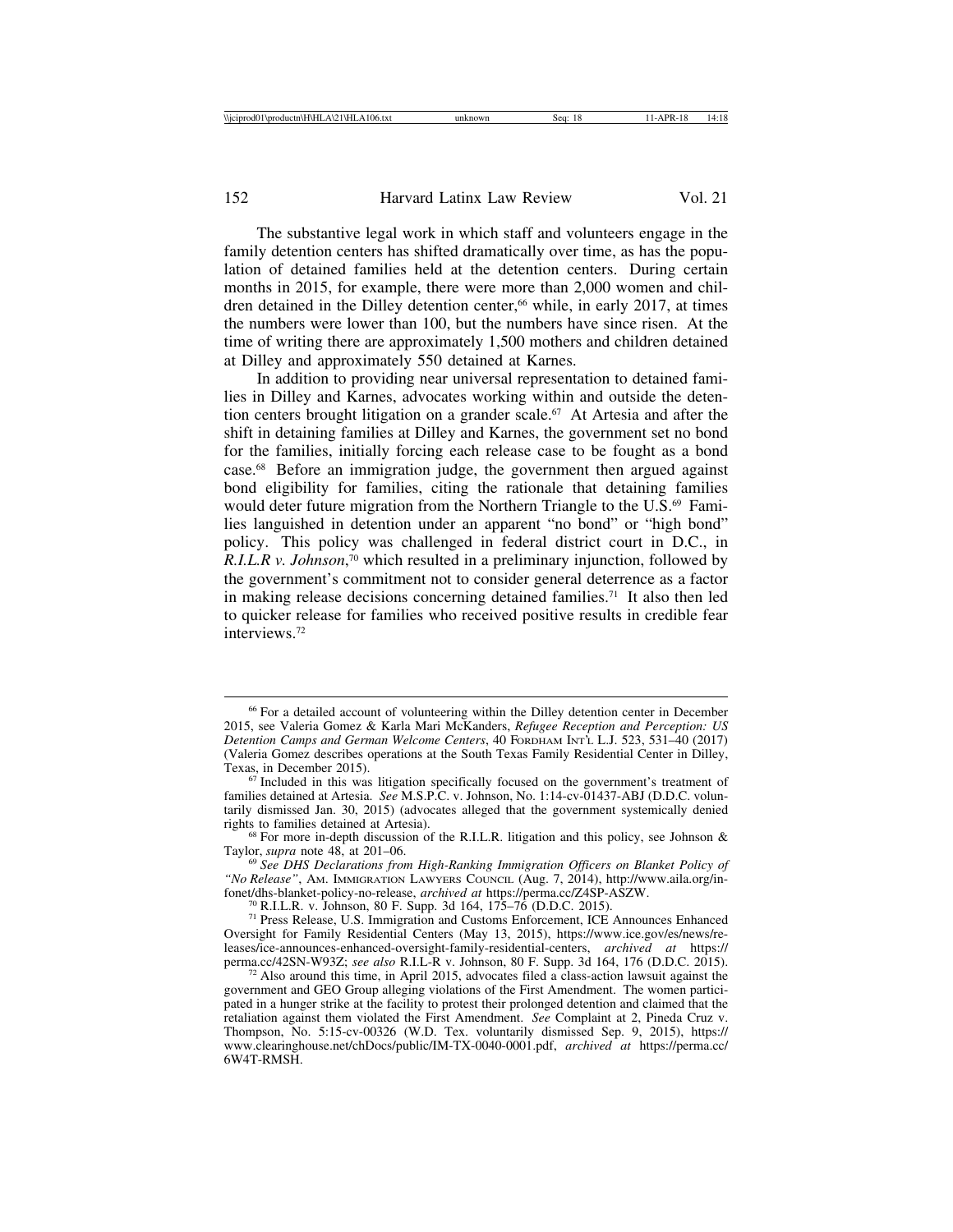## *C. Phase 3: Karnes & Dilley* – *"Twenty Days" of Detention (July 2015* – *January 2017)*

In July and August 2015, Judge Dolly Gee, in the Central District of California, issued two orders in the *Flores* case. The *Flores* settlement, originally signed in 1997, sets out the minimum standards of care for the detention of immigrant children.73 In February 2015, in response to the detention of immigrant children and their parents in Artesia, Dilley, and Karnes, *Flores* counsel brought a motion to enforce the settlement agreement.74 Judge Gee's orders made clear that the government could *not* hold immigrant children — regardless of whether the children are accompanied by their parents — in secure, unlicensed detention centers.75 Instead, the Judge confirmed that the *Flores* settlement required their release within 3-5 days.76 The Court allowed the Government to release children "as expeditiously as possible," defined as within twenty days, only in the case of an emergency or "influx" of children where no licensed facility exists and there is no suitable adult to whom the child could be released.<sup>77</sup>

The Government's deadline to comply with the 2015 orders in Flores was October 23, 2015. Approaching this date, DHS started to release families who had received a positive result following a credible or reasonable fear interview. The majority of these families were encouraged, outside the presence of counsel, to accept an electronic ankle monitor<sup>78</sup> (which the women called a "*grillete*" in Spanish and advocates have referred to as a shackle) as a term of their release. These more routine releases on an ankle monitor after twenty days shifted the advocacy within the detention centers. When families were held for longer periods of time, volunteers and staff members at the Pro Bono Projects at Dilley and Karnes focused their efforts on preparing for bond hearings and even merits hearings for detained families. In light of the new release policy, staff and volunteers began to focus their efforts more exclusively on intake interviews, continuing to prepare families for CFI/RFI interviews and representation at negative CF/RF reviews before an immigration judge. Advocates also spent time conducting

<sup>73</sup> *See* Settlement Agreement at 12–18, Flores v. Reno, No. 2:85-CV-04544 (C.D. Cal. filed Jan. 1, 1997), https://www.aclu.org/files/pdfs/immigrants/flores\_v\_meese\_agreement.pdf, *archived at* https://perma.cc/2A3D-EKHL. For a discussion of the *Flores* litigation earlier in its history, see Laura Lichter & Ari Weitzhandler, *Families Behind Bars: The Intersection of*

<sup>&</sup>lt;sup>74</sup> See Flores v. Lynch, No. 2:85-CV-04544, 212 F. Supp. 3d 907, 908 (C.D. Cal. 2015), *aff'd in part, rev'd in part*, No. 15-56434, 828 F.3d 898 (9th Cir. 2016).

<sup>&</sup>lt;sup>75</sup> Id. at 915.<br><sup>76</sup> Id. at 913.<br><sup>77</sup> Id. at 914.<br><sup>78</sup> See Letter from Lindsay M. Harris et al., CARA Pro Bono Project, to Megan Mack, Officer for Civil Rights and Civil Liberties, U.S. Dep't of Homeland Sec., and John Roth, Inspector General, U.S. Dep't of Homeland Sec. 2 (Sept. 30, 2015), http://www.aila.org/advomedia/press-releases/2015/coercion-intimidation-detained-mothers-children/complaint-regarding-residential-center-in-dilley, *archived at* https://perma.cc/W9T4-4Z9Z ("Re: Complaint Regarding Coercion and Violations of the Right to Counsel at the South Texas Family Residential Center in Dilley, Texas").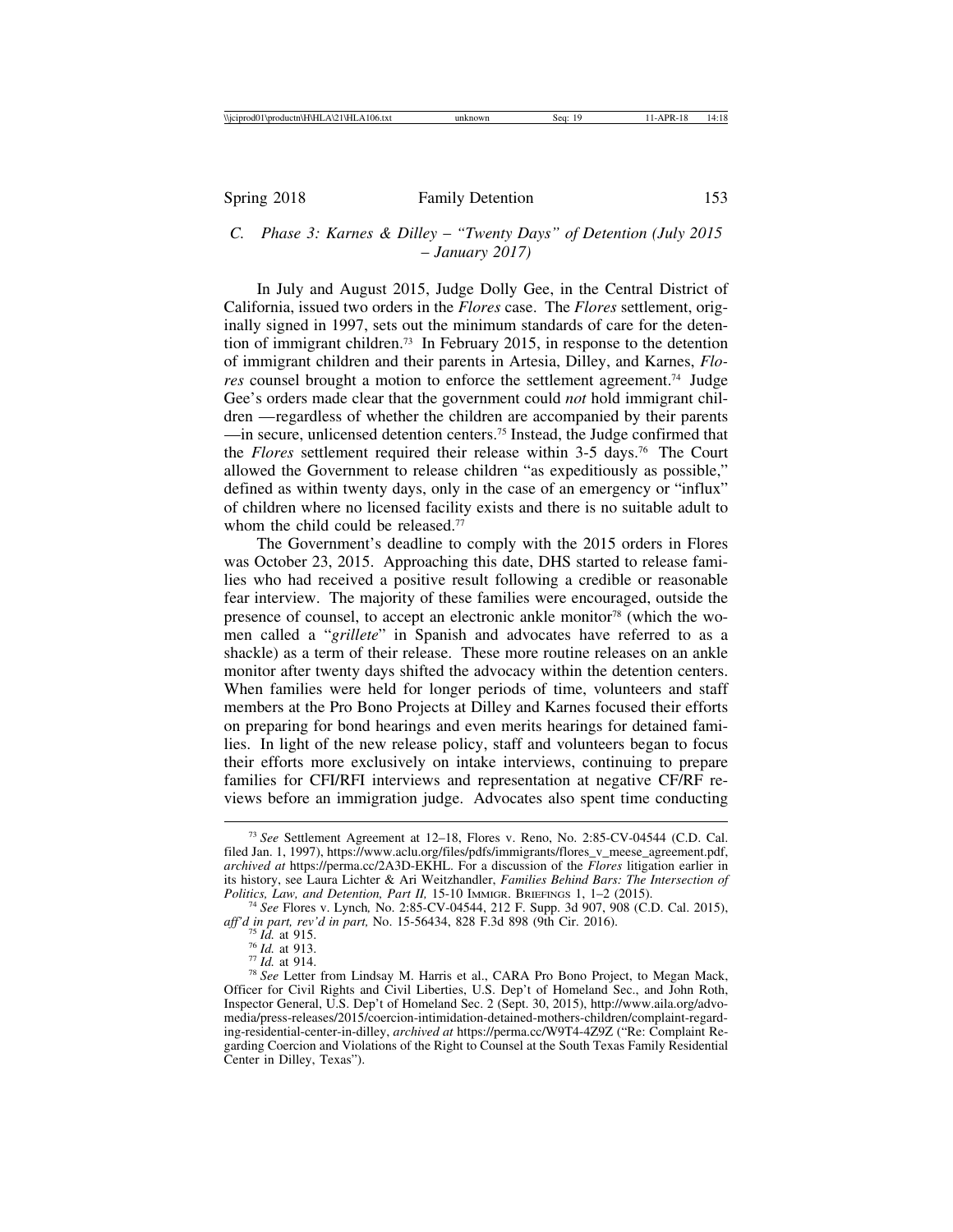intake and exit orientations. As the population of detained families grew, the advocates at Dilley began to experiment with these group orientations, which they termed "charlas" ("chats").<sup>79</sup> The intake charlas focused on general information that each family needed to know about the credible or reasonable fear interview process and bond. The exit charlas focused on sharing information about post-release events and obligations, and also attempted to negotiate terms of release (largely focused on the ankle monitors) with ICE. Intense advocacy on conditions of confinement, including substandard medical care, $80$  inadequate treatment of survivors of trauma, $81$  and failure to adequately provide for indigenous language speakers,<sup>82</sup> developed. Volunteers and staff also spent significant time advocating for specific cases that were delayed for one reason or another within the USCIS/ICE/EOIR system.

#### 1. Phase 3a: The Raids Phase

January to March 2016 can be sub-categorized as "the raids phase." In very early January 2016, the Obama administration launched the New Year's Raids.83 As a result of the raids, ICE detained 121 women and children, re-

Officer for Civil Rights and Civil Liberties, U.S. Dep't of Homeland Sec., and John Roth, Inspector General, U.S. Dep't of Homeland Sec. (Oct. 6, 2015), http://www.aila.org/advo-media/press-releases/2015/crcl-complaint-family-detention/cara-jointly-filed-a-complaint,

81 Karen Lucas, Am. Immigration Lawyers Ass'n, Katharine Obser, Women's Refugee Comm'n, and Beth Werlin, Am. Immigration Council, to Megan Mack, Officer for Civil Rights and Civil Liberties, U.S. Dep't of Homeland Sec. (June 30, 2015), http://www.aila.org/advomedia/press-releases/2015/impact-family-detention-mental-health/complaint-crcl, *archived at* https://perma.cc/X75R-3KKQ ("RE: The Psychological Impact of Detention on Mothers and Children Seeking Asylum"); *see also* Letter from Lindsay M. Harris et al., CARA Pro Bono Project, to Megan Mack, Officer for Civil Rights and Civil Liberties, U.S. Dep't of Homeland Sec., and John Roth, Inspector General, U.S. Dep't of Homeland Sec. (Mar. 28, 2016), http:// www.aila.org/advo-media/press-releases/2016/cara-crcl-complaint-concerns-regarding-detention, *archived at* https://perma.cc/7WT6-MAHY ("RE: Ongoing Concerns Regarding the Detention and Fast-Track Removal of Detained Children and Mothers Experiencing Symptoms of Trauma").<br><sup>82</sup> Letter from Karen Lucas et al., CARA Pro Bono Project, Megan Mack, Officer for Civil

Rights and Civil Liberties, U.S. Dep't of Homeland Sec., and John Roth, Inspector General, U.S. Dep't of Homeland Sec. (Dec. 10, 2015), http://www.aila.org/advo-media/press-releases/ 2015/crcl-complaint-challenges-faced-family-detention, *archived at* https://perma.cc/KA5W-

<sup>83</sup> See, e.g., S. POVERTY LAW CTR., FAMILIES IN FEAR: THE ATLANTA RAIDS (2016), https:/ /www.splcenter.org/sites/default/files/splc\_families\_in\_fear\_ice\_raids\_3.pdf, *archived at* https://perma.cc/5P8W-5RFS (detailing the stories of families swept up in the January 2, 2016 raids in Atlanta); Lisa Rein, *U.S. Authorities Begin Raid, Taking 121 Illegal Immigrants Into*

 $79$  In part, the word "charla" was used, rather than "orientation," in order to distinguish what the Dilley Pro Bono Project was doing from the Legal Orientation Program overseen at Dilley by American Gateways, who have and had a contract with the Executive Office of Immigration Review to provide know your rights style orientation programming for detained families. Email from Brian Hoffman, former CARA Pro Bono Project Managing Attorney (Nov. 25, 2017) (on file with author).<br><sup>80</sup> *See* Letter from Lindsay M. Harris et al., CARA Pro Bono Project, to Megan Mack,

*archived at* https://perma.cc/8NYQ-2UY9 ("RE: ICE's Continued Failure to Provide Adequate Medical Care to Mothers and Children Detained at the South Texas Family Residential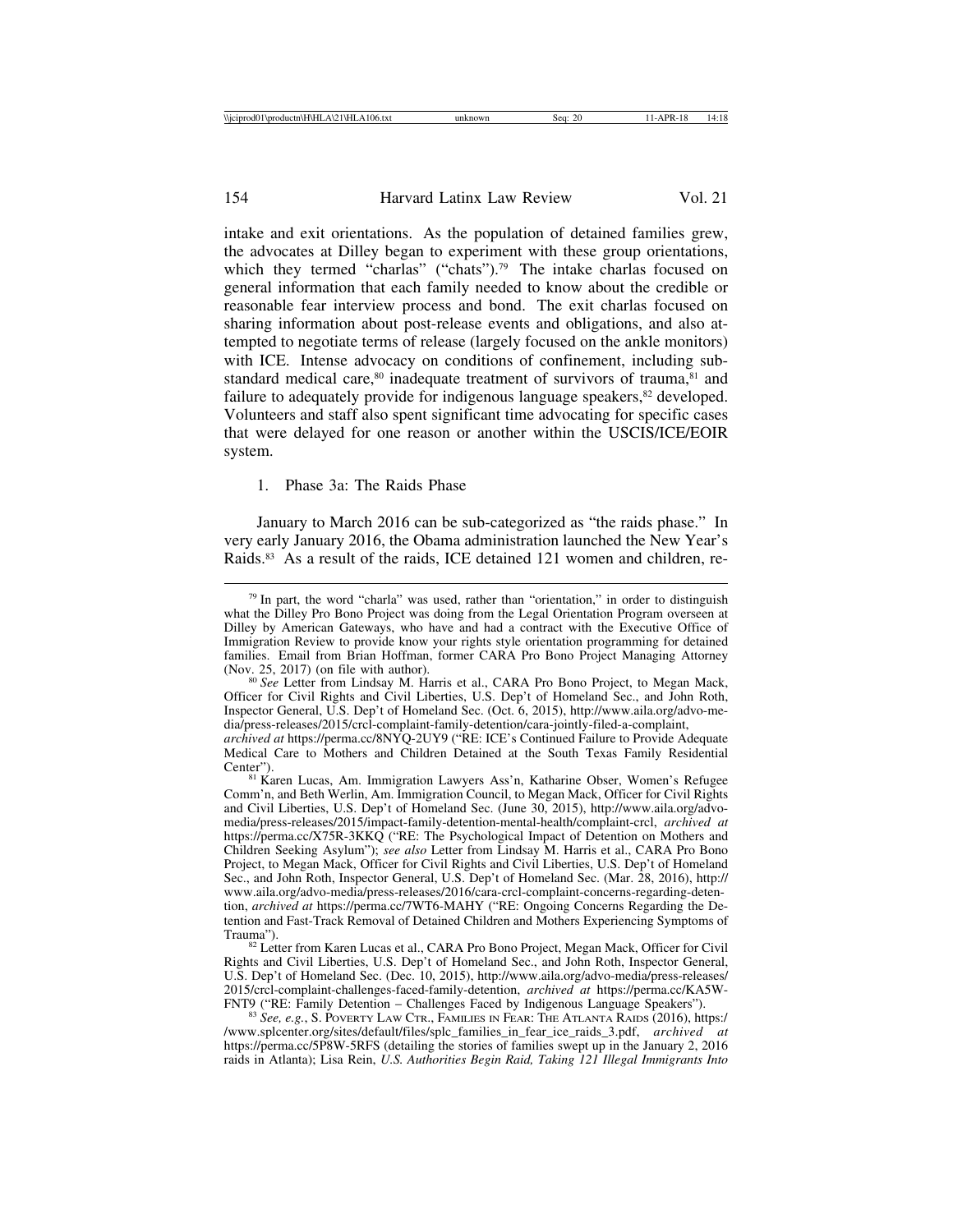detaining families who had already been released from one of the family detention centers.84 As these returning families were detained, mostly at Dilley, extensive CARA Project staff and volunteer time was spent advocating on their behalf. The CARA Project (now the Dilley Pro Bono Project) was allowed to see twelve families, totaling thirty-three mothers and children. All but one family had a claim for protection that had not been properly adjudicated or explored. Appeals and stays of removal were filed for eleven families with the Board of Immigration Appeals; $85$  all of the stays were granted. During this time, a group of law students from the University of Minnesota volunteered at Dilley and worked intensively on behalf of the raids families.86 The January 2016 raids were certainly not the last time that the government has targeted families who had previously been released from family detention centers to re-detain, but it has been the largest re-detention effort to date.<sup>87</sup>

### *D. Detention in Pennsylvania: The Berks Phase*

Before sharing the current situation with regards to family detention at all three detention centers, it is worth mentioning the detention of immigrant families in at the Berks Family Residential Center ("Berks"), in Berks County, Pennsylvania. Advocacy at Berks has certainly changed and fluctuated over the course of this most recent iteration of detaining families, starting in June 2014, but it has retained a distinct character throughout. The detention center in Leesport, Pennsylvania, within Berks County is much smaller than its Texas counterparts, with only ninety-six beds in this former

*Custody Over the Weekend*, WASH. POST (Jan. 4, 2016), https://www.washingtonpost.com/ news/federal-eye/wp/2016/01/04/u-s-authorities-begin-raids-taking-121-illegal-immigrantsinto-custody-over-the-weekend/?utm\_term=.964bf3cb2432, *archived at* https://perma.cc/

<sup>&</sup>lt;sup>84</sup> Most families who were re-detained had received in absentia removal orders, or re-<br>moval orders with underlying ineffective assistance of counsel.

<sup>&</sup>lt;sup>85</sup> See CARA FAMILY DETENTION PRO BONO PROJECT, UPDATE ON RECENT ICE ENFORCE-MENT ACTIONS TARGETING CENTRAL AMERICAN FAMILIES 2–3 (2016), https://cliniclegal.org/ sites/default/files/advocacy/CARA-Raids-Update-Public-Document-FINAL.pdf, *archived at* https://perma.cc/MYR3-62KT; Wendy Feliz, *Cases Show U.S. Policies Failing Central American Refugee Families*, IMMIGRATION IMPACT (June 17, 2016), http://immigrationimpact.com/ 2016/06/17/central-american-refugee-families/, *archived at* https://perma.cc/PKD5-QP7E; Press Release, Am. Immigration Lawyers Ass'n, Eight of the Twelve Families Targeted by ICE Have Been Released (Feb. 9, 2016), http://www.aila.org/advo-media/press-releases/2016/ eight-of-twelve-families-targeted-by-ice-released, *archived at* https://perma.cc/746L-ADYW.

<sup>&</sup>lt;sup>86</sup> See Center for New Americans Defends Asylum Seekers Targeted by Federal Immigra*tion Raids*, UNIV. MINN. LAW SCH. (Jan. 12, 2016), https://www.law.umn.edu/news/2016-01- 12-center-new-americans-defends-asylum-seekers-targeted-federal-immigration-raids, archived at https://perma.cc/XHB4-7WFB.

<sup>&</sup>lt;sup>87</sup> Press Release, Am. Immigration Lawyers Ass'n, Federal Government Steps Up Efforts to Deport Central American Mothers and Children without Due Process (May 25, 2016), http:/ /www.aila.org/advo-media/press-releases/2016/feds-steps-up-efforts-to-deport-ca-motherschidren, *archived at* https://perma.cc/B2KG-8YXX.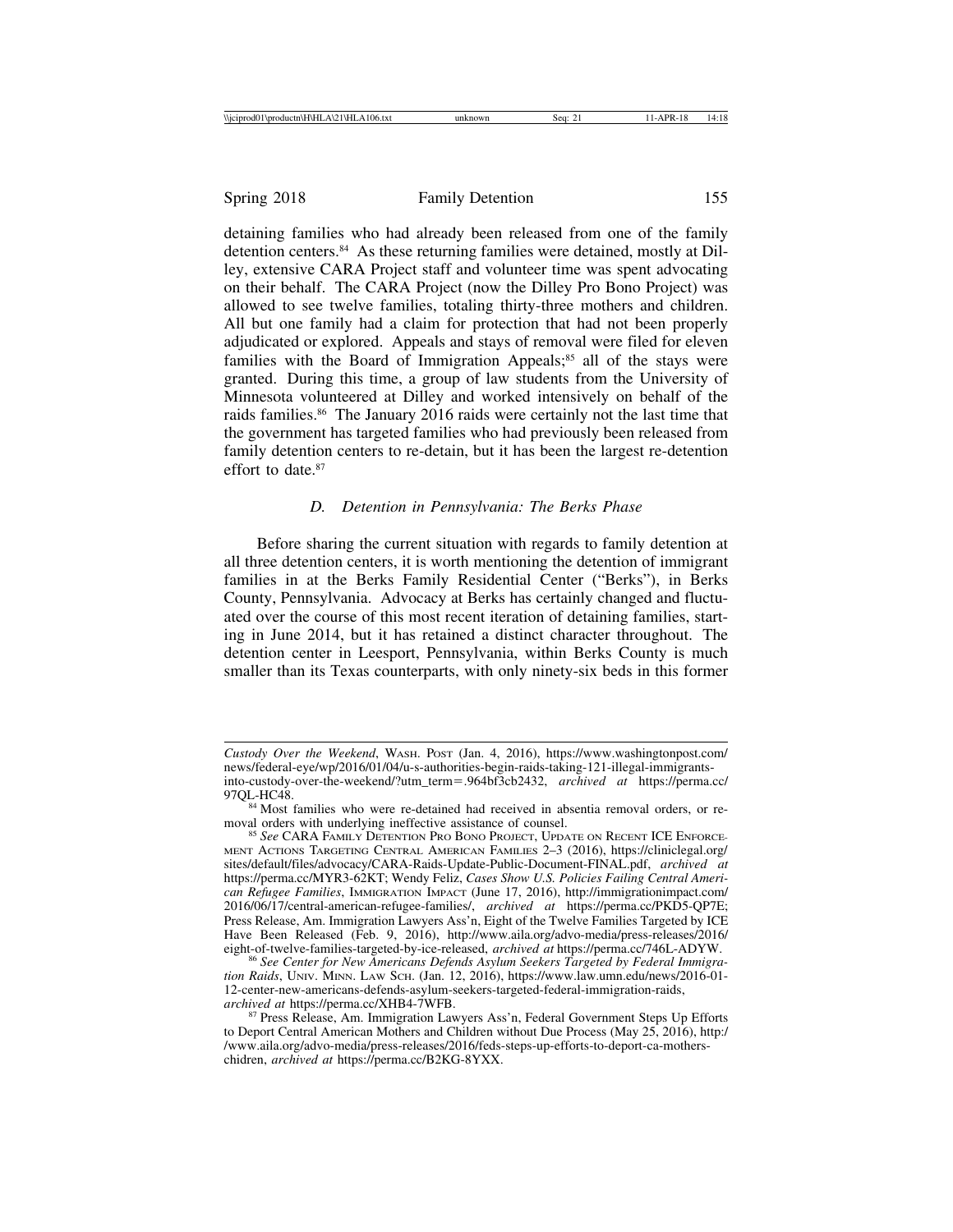residential nursing home.88 Berks detention center is currently the only place where ICE can hold fathers and their children.<sup>89</sup> ICE has actually used Berks to detain families since 2001, but on a much smaller scale and typically for those families who had nowhere to go or could not be released during the pendency of their asylum proceedings<sup>90</sup> because they had no documentation to establish their identities. Following orders in the *Flores* case from the summer of 2015, however, Berks began to take on a different role.

As discussed above, in July and August 2015, the *Flores* court ordered that children should generally be released as expeditiously as possible and should not be held in an unlicensed, secure facility. The court allowed, however, that in situations of an "influx," it may be permissible for DHS to hold children for up to twenty days.<sup>91</sup> Because both detention centers in Texas lacked a license and are "secure" facilities, DHS started transferring families held beyond twenty days to Berks, which was, at the time, licensed as a childcare facility.92

This has resulted in the prolonged detention of families in Pennsylvania, which also led to a lawsuit filed by the ACLU in conjunction with local attorneys Bridget Cambria, Carol Anne Donohoe, and Jacqueline Kline, with the Eastern District of Pennsylvania. The *Castro* case made it up to the Third Circuit, but the Supreme Court denied certiorari.<sup>93</sup> Advocates for the Berks families, and indeed the mothers themselves,<sup>94</sup> have mounted

<sup>90</sup> AM. BAR Assoc'n COMM'N ON IMMIGR., *supra* note 1, at 13.<br><sup>91</sup> This is a complicated matter and the Government and advocates differ over what constitutes an "influx." *See* CARA FAMILY DETENTION PRO BONO PROJECT, AILA DOC. No. 15102332, THE FLORES LITIGATION AND THE IMPACT ON FAMILY DETENTION 2 (2015), http:// www.aila.org/advo-media/press-releases/2015/fact-sheet-flores-litigation-family-detention,

*archived at* https://perma.cc/E4M5-7LR7 ("The *Flores* Agreement defines 'influx' as a circumstance where the government has 'at any given time, more than 130 minors eligible for placement in a licensed program under Paragraph 19 [of the Settlement Agreement], including those who have been so placed or are awaiting placement.' As a threshold matter, only those children who have nowhere else to go – that is, who cannot be released to a parent or other family member or friend pursuant to Paragraph 14 of the Agreement – are in fact 'eligible for placement in a licensed program' under Paragraph 19. Because this does not describe the children held in family detention – who have not only the mother with whom they were apprehended, but very often other family or friends here in the United States willing to sponsor them – these children should not be counted toward the 'influx' exception.").

 $92$  Berks has been the site of a protracted licensing battle between Berks County and the state of Pennsylvania's Department of Health and Human Services. *See* Claire Sasko, *Wolf Pushes to Revoke License of Berks County Immigration Detention Center*, PHILA. MAG. (May 8, 2017, 12:21 PM), http://www.phillymag.com/news/2017/05/08/wolf-berks-county-immigration-detention-center/, archived at https://perma.cc/2WXD-AY9B.

<sup>93</sup> See Castro v. Department of Homeland Security, ACLU (Apr. 17, 2017), https:// www.aclu.org/cases/castro-v-department-homeland-security, *archived at* https://perma.cc/ 8ZAF-SVY8; *see also* Castro v. United States Dep't of Homeland Sec., 835 F.3d 422 (3d Cir.

<sup>94</sup> In August 2016, the Berks mothers (#MadresBerks) launched a hunger strike. *See* Human Rights First, *supra* note 88; Liz Robbins, *22 Migrant Women Held in Pennsylvania*

<sup>88</sup> *See generally* HUMAN RIGHTS FIRST, LONG-TERM DETENTION OF MOTHERS AND CHIL-DREN IN PENNSYLVANIA (2016), https://www.humanrightsfirst.org/resource/long-term-detention-mothers-and-children-pennsylvania, *archived at* https://perma.cc/DZ3O-KY22.

<sup>&</sup>lt;sup>89</sup> There has been a recent increase in the number of fathers arriving with their children to seek protection. *See* Stanton, *supra* note 31.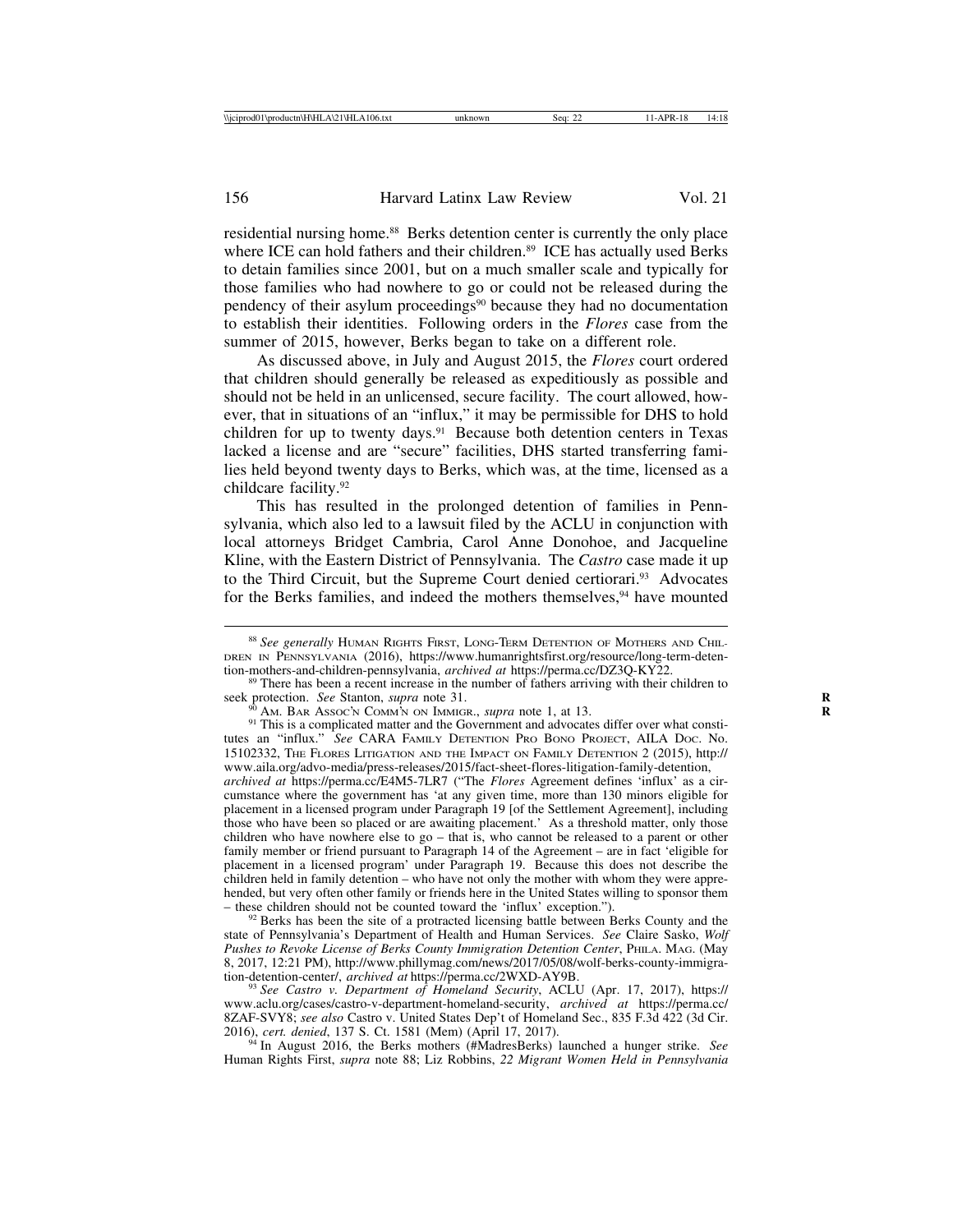various campaigns in an attempt to secure the release of these asylum-seeking families.95 Typically, volunteers have not spent intensive weeks at Berks, but law students have provided valuable remote support, with translation, interpretation, declaration, motion, and brief drafting.96

Most recently, in the wake of another decision in *Flores*, making clear that accompanied children have a right to a bond hearing,<sup>97</sup> Berks advocates have fought successfully for the release of children from detention. One three-year-old child and his mother, for example, were detained for more than 655 consecutive days when an immigration judge finally granted release on recognizance in August 2017.<sup>98</sup> The immigration judge lamented:

Diego, now all of 3-years-old, has gone from diapers to detention in his young life with no understanding or exposure to life beyond secure custody. Even discounting the conditions of the youngster's custody as his attorneys allege, it is simply unconscionable for this child to have been held beyond 650 days before DHS released him and his mother, reluctantly, pursuant to this court's order.<sup>99</sup>

As Berks advocates have successfully obtained release for some of the longer-term families detained at Berks, DHS has now started to send families undergoing the credible and reasonable fear process to Berks. In response, the ALDEA People's Justice Center, founded in 2016 to serve detained families at Berks<sup>100</sup> in the past few years, has been training volunteers nationwide in monitoring credible and reasonable fear interviews by phone. Indeed, in Fall 2017, Vermont Law School partnered with ALDEA to host an in-person and online training to prepare volunteers to provide this service. Faculty from at least two law schools, Columbia University and the

*Start a Hunger Strike to Protest Detention*, N.Y. TIMES (Sept. 2, 2017), https:// www.nytimes.com/2016/09/03/nyregion/22-migrant-women-held-in-pennsylvania-start-a-hun-<br>ger-strike-to-protest-detention.html, *archived at* https://perma.cc/2LS8-GCTE.

<sup>&</sup>lt;sup>95</sup> In 2017, Amnesty International launched a campaign asking Ivanka Trump to #ShutDownBerks. *See Ivanka: Tell Your Dad to Stop Putting Little Kids In Jail. #ShutDownBerks*, AMNESTY INT'L, https://act.amnestyusa.org/ea-action/action?ea.client.id= 1839&ea.campaign.id=70352, *archived at* https://perma.cc/AX8T-BEQ9 (last visited Nov.

<sup>&</sup>lt;sup>96</sup> Indeed, one student, Adriana Zambrano, from the Michigan State University College of Law, spent more than six months working as the "on the ground" advocate at Berks in conjunction with the Pennsylvania Immigrant Resource Center. She had spent six weeks in Dilley in the summer of 2015 prior to serving at Berks from June 2016–January 2017.

 $197$  Flores v. Sessions, No. 2:85-CV-04544 (C.D. Cal. June 27, 2017) (order granting in part and denying in part plaintiffs' motion to enforce and appoint a special monitor), http:// www.aila.org/File/Related/14111359v.pdf, *archived at* https://perma.cc/2CN8-CCDJ; *see also*

<sup>&</sup>lt;sup>98</sup> See Three-Year-Old Immigrant Child Released After Two Years of Detention, Immigra-TION IMPACT (Aug. 9, 2017), http://immigrationimpact.com/2017/08/09/immigrant-child-released-detention/, *archived at* https://perma.cc/DAJ8-96XE; *see also* Decision of Immigration

<sup>&</sup>lt;sup>99</sup> Decision of Immigration Judge Walter A. Durling, 6, Aug. 16, 2017 (On file with

author). <sup>100</sup> *See About Us*, ALDEA, http://aldeapjc.org/#about, *archived at* https://perma.cc/2BZ8- KHQM (last visited Dec. 14, 2017) (explaining that "Aldea" means "village" in Spanish).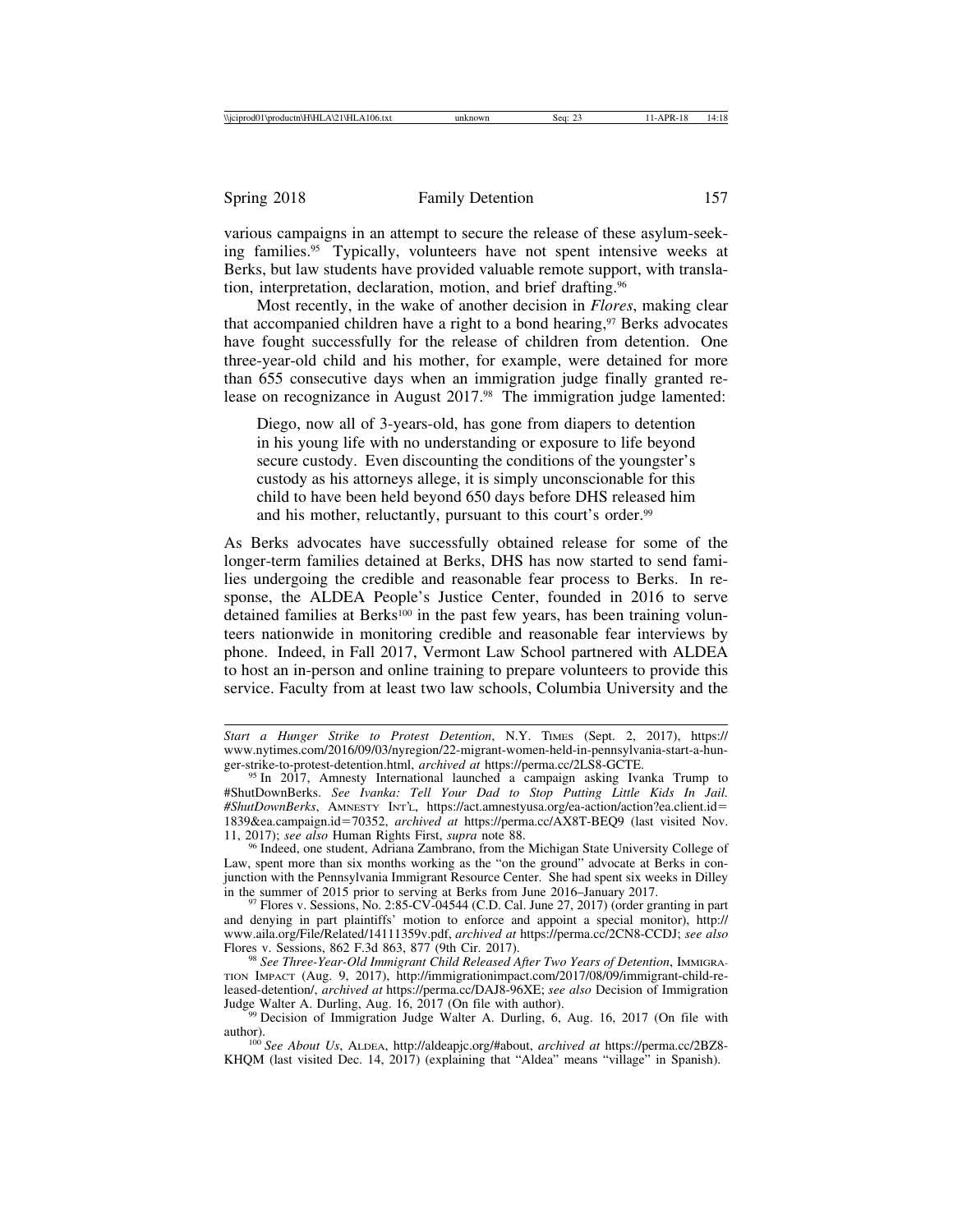author's own institution, University of the District of Columbia – David A. Clarke School of Law, are planning to travel with law students to provide services to detained families at Berks in March 2018.

## *E. Phase 4: Family Detention Under a New Administration (January 2017* – *Present)*

Unsurprisingly, the election of Donald J. Trump as President of the United States has not changed the fact that the U.S. government continues to detain families. Attempted universal representation of the immigrant families detained at Dilley, Karnes, and Berks is ongoing. In the first few months of the new administration, the population of the detained families was much lower than most of 2015 and 2016,<sup>101</sup> but at the time of writing, numbers have picked up and the detention centers are near capacity in Fall 2017. Volunteers engage in much the same work as they did in phases 2 and 3. This includes intake, preparation for CFIs and RFIs, representation in court at negative RF and CF reviews before a judge, preparing RFRs, and advising families about their rights and responsibilities upon release. During the times in which the population has been lower, volunteers have provided more frequent in-person representation during credible and reasonable fear interviews.

In addition to individual representation within the family detention centers, advocates continue to engage in national efforts to highlight the plight of detained families. In May 2016, *Flores* counsel brought a second motion to enforce the Settlement Agreement, alleging continued breaches of the Settlement following the Judge's July and August 2015 orders.102 The motion alleged that the Government continued to violate the terms of the Settlement with egregious conditions of detention in CBP custody for children in the Rio Grande Valley Sector.103 Further, the Government did not make efforts to release children and routinely held children for longer than 20 days in secure, unlicensed facilities.<sup>104</sup> The motion further called for the appointment of a special monitor to oversee compliance with the Settlement Agreement.105 In June 2017, the District Court again ruled in the plaintiffs' favor, finding that the Government had continued to violate the terms of the settlement.106 At the time of writing, in November 2017, *Flores* counsel is or-

<sup>&</sup>lt;sup>101</sup> Theories abound as to why this may be the case, including potentially that the heightened anti-immigrant rhetoric has deterred families from seeking protection, that border crossings tend to be reduced during the winter months, but also an increase in the border patrol abuses in turning away genuine asylum seekers at the border. *See* discussion *supra* note 21, explaining widespread allegations of CBP's failure to properly process asylum seekers.

<sup>&</sup>lt;sup>102</sup> See Plaintiffs' Motion to Enforce at 4, Flores v. Sessions, No. 2:85-CV-04544 (C.D. Cal. June 27, 2017), http://www.aila.org/File/Related/14111359t.pdf, *archived at* https://

<sup>&</sup>lt;sup>103</sup> *See id.* at 5–10.<br><sup>104</sup> *Id.* at 12.<br><sup>105</sup> *Id.* at 22. 106 Flores v. Sessions, No. 2:85-CV-04544 (C.D. Cal. June 27, 2017), http://www.aila.org/ File/Related/14111359v.pdf, *archived at* https://perma.cc/RGN6-SDLH.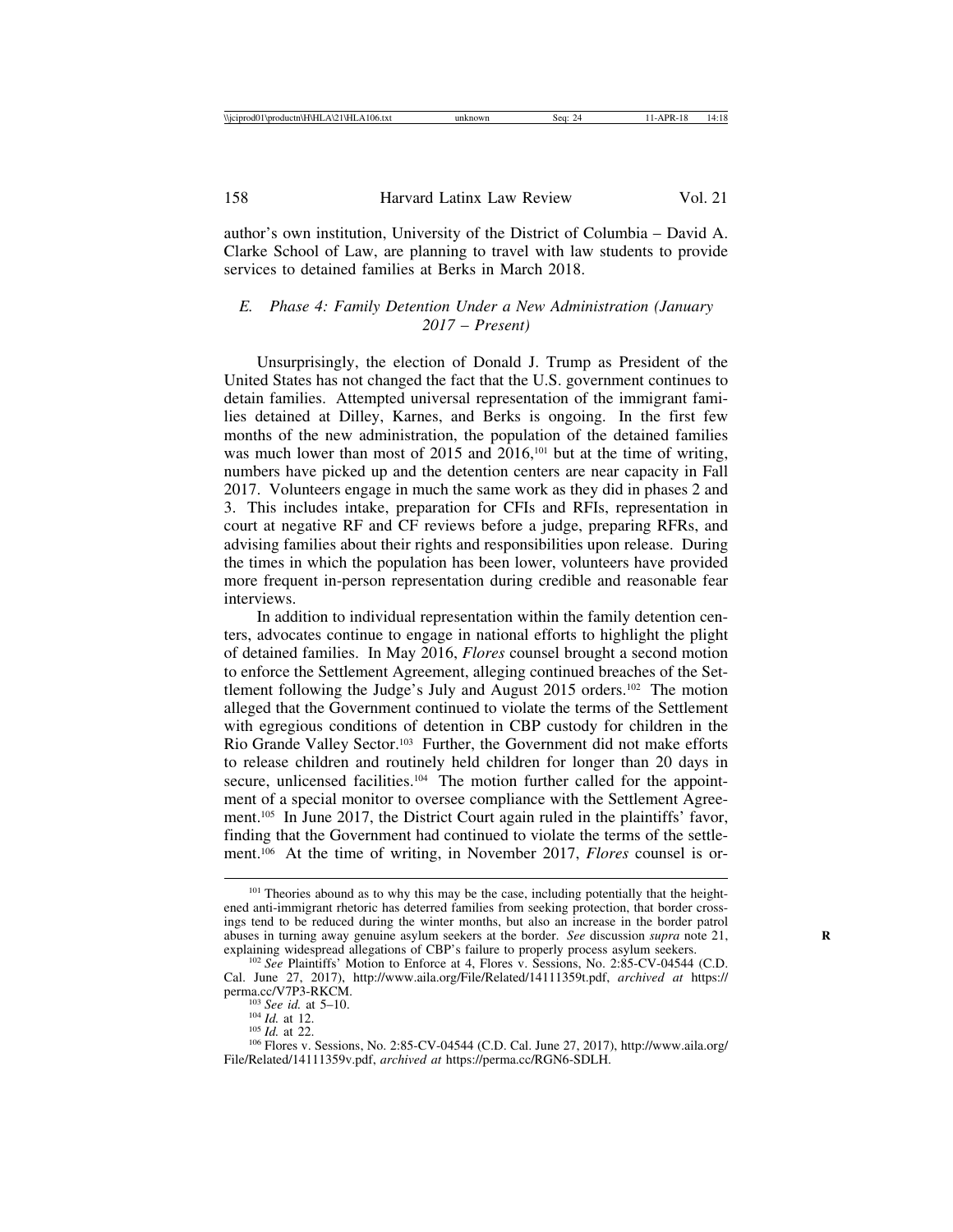ganizing a round of site visits to Dilley, Karnes, Berks, and CBP facilities within the RGV sector to monitor compliance with the Settlement in late November and early December 2017.107

## VOLUNTEERING WITHIN FAMILY DETENTION CENTERS

As with other crisis-lawyering contexts,<sup>108</sup> the ways in which volunteers engage in assistance has varied over time. Furthermore, the models at Dilley and Karnes are quite distinct. The differences exist for various reasons, but probably largely because at Dilley, a project emerged specifically to provide representation at the new detention center, whereas at Karnes, services for the newly purposed detention center were eventually folded into operations at an existing non-profit to provide permanent structural support for the Karnes Pro Bono Project.

Both Karnes and Dilley volunteers participate in a phone orientation before arriving at the detention centers. This covers a variety of issues, including training on using the Innovation LawLab's case management software (LawLab), which is used at all three family detention centers as a centralized case management system. This software also assists in shaping and supporting advocacy on a national level to end family detention and to raise issues within the system.

At Dilley, the Dilley Pro Bono Project, now including the Texas RioGrande Legal Aid (TRLA), consists of six staff members who work daily within the detention centers, including a Managing Attorney, staff attorneys, an advocacy coordinator, and a volunteer coordinator. First-time volunteers typically arrive on a Sunday and take part in a lengthy orientation to the work and a group dinner to prepare them for the week. On Monday morning, volunteers arrive at the detention center by around 7am and begin engaging with families shortly afterwards. Typically, volunteers have remained in the visitation trailer, where the Pro Bono Project has secured space to meet with detained families, until 7pm or later. After leaving the detention center, volunteers often work on motions to be filed in court, declarations to support negative credible or reasonable fear reviews or requests

<sup>&</sup>lt;sup>107</sup> E-mail from Peter Schey, *Flores* counsel, to author (Nov. 9, 2017) (on file with author).

 $108$  The author refers to crisis-lawyering to include legal responses, including massive engagement of law school volunteers, in response to natural disasters, including the outpouring of support in the aftermath of Hurricane Katrina. Law student engagement in family detention centers will be explored in a companion article to this piece, but for those interested in exploring crisis-lawyering, see generally Rachel Van Cleave et al., *Engaging the Legal Academy in Disaster Response*, SEATTLE J. FOR SOC. JUST., Fall/Winter 2011, at 211; Laurie Morin & Susan Waysdorf, *Teaching the Reflective Approach Within the Service-Learning Model*, 62 J. LEGAL EDUC. 600 (2013); Laurie Morin & Susan Waysdorf, *The Service-Learning Model in the Law School Curriculum*, 56 N.Y.U. L. REV. 561 (2011); Melissa Gibson Swain & JoNel Newman, *Helping Haiti in the Wake of Disaster: Law Students as First Responders,* 6 INTER-CULTURAL HUM. RTS. L. REV. 133, 146–154 (2010); Kelly Alison Behre, *Motivations for Law Student Pro Bono: Lessons Learned from the Tuscaloosa Tornado*, 31 BUFF. PUB. INT. L.J. 1 (2012).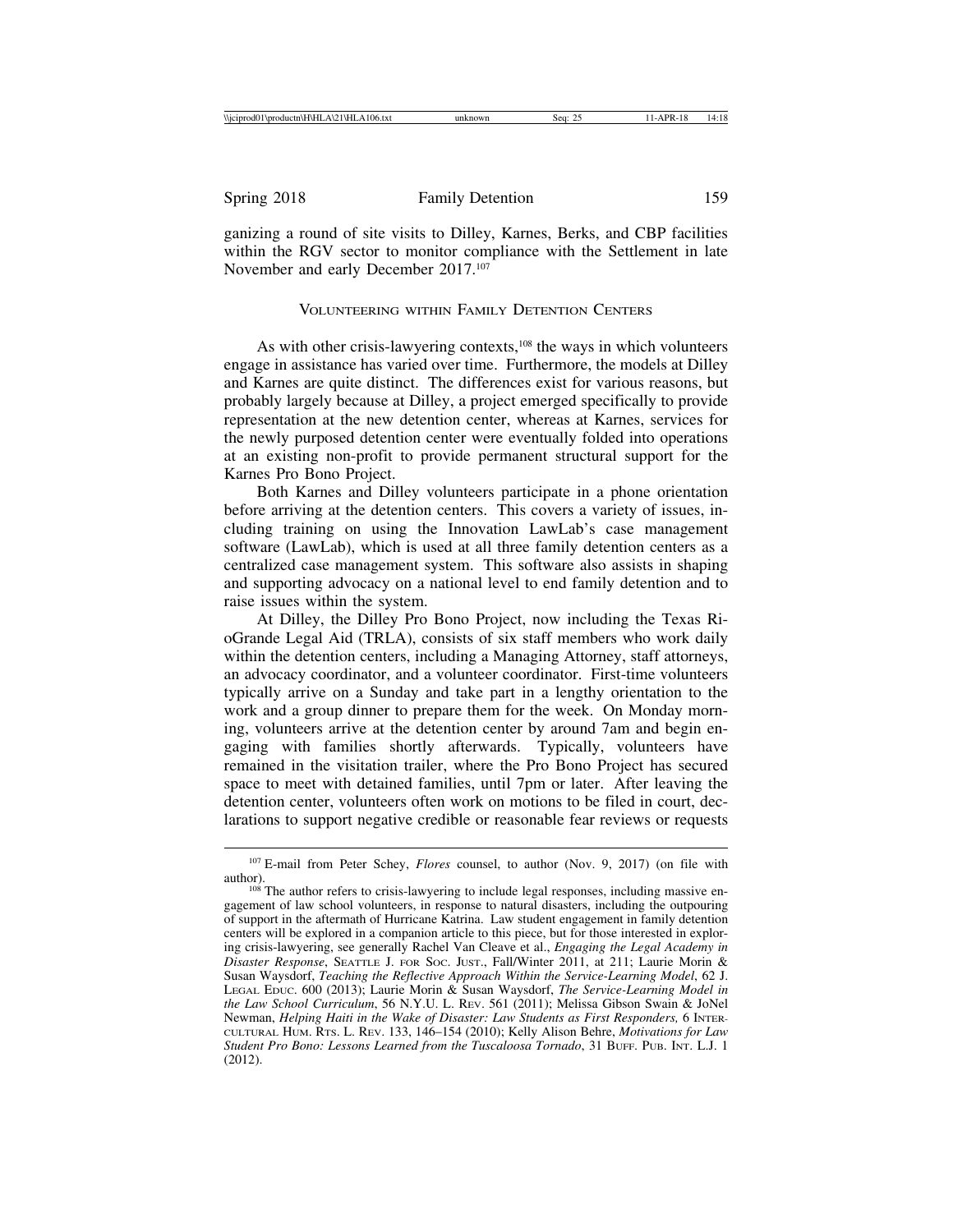for reconsideration, entering case notes into LawLab, or other work. Twice a week, although somewhat inconsistently, project staff facilitate a "big table" meeting, during which volunteers debrief on the day's challenges and highlights.109 Guided by staff members, who facilitate the discussion, volunteers share experiences, including high points and low points of the day or week, troubleshoot issues, and often generate ideas or solutions to improve operations for the next day's work.

At Karnes, RAICES staff members typically rotate the days in which they work at the family detention center, providing services at the center from Monday to Thursday. Because Karnes less routinely sees large groups of weekly volunteers, staff developed a more ad hoc way of preparing volunteers. RAICES developed regular phone orientations to discuss logistics, the work, and to answer questions. Monday mornings have become an informal orientation to the work week. Staff members lead in person trainings with local partners such as the University of Texas and St. Mary's School of Law, who often cover legal services at Karnes on Fridays. RAICES has also developed materials available on their website to guide volunteers, including an intake form, retainer agreement, scripts for preparing families for credible and reasonable fear interviews, and scripts to guide families through the post-release process for asylum seekers.<sup>110</sup> Volunteers at Karnes also work within the detention center daily and meet with clients either within or around the margins of the center's five visitation rooms.

Both RAICES at Karnes and the Dilley Pro Bono Project still actively seek attorney and non-attorney volunteers. On a busy day at Dilley, staff and volunteers may see 150 families in one day. As discussed below, the need for volunteers is urgent and the difference they can make is lifechanging.

THE NEED FOR REPRESENTATION OF DETAINED MOTHERS AND CHILDREN

This Part explains how representation, like that discussed above in family detention centers from 2014 to present, improves outcomes for immigrants. Detention, however, tends to dramatically lower the rates of legal representation.

Access to legal counsel is a determinative factor in whether an individual immigrant is granted relief.111 In short, lawyers make a difference. As

<sup>&</sup>lt;sup>109</sup> For a description of the "Big Table" concept, see MANNING, supra note 40, at ch. 10 ("Big Table was a nightly meeting of all the advocates on-the-ground that would last until the early morning hours. It was a meeting held in round-table fashion in which each advocate at the table spoke in equal measure on the day's successes and failures, on critiques of the arguments and case theories, on mapping strategy for difficult fact patterns, and on setting a plan

for the next day.").<br><sup>110</sup> These documents are on file with the author.<br><sup>111</sup> *See* Eagly & Shafer, *supra* note 3, at 9 ("Among similarly situated respondents, the odds were fifteen times greater that immigrants with representation, as compared to those without, sought relief and five-and-a-half times greater that they obtained relief from removal.").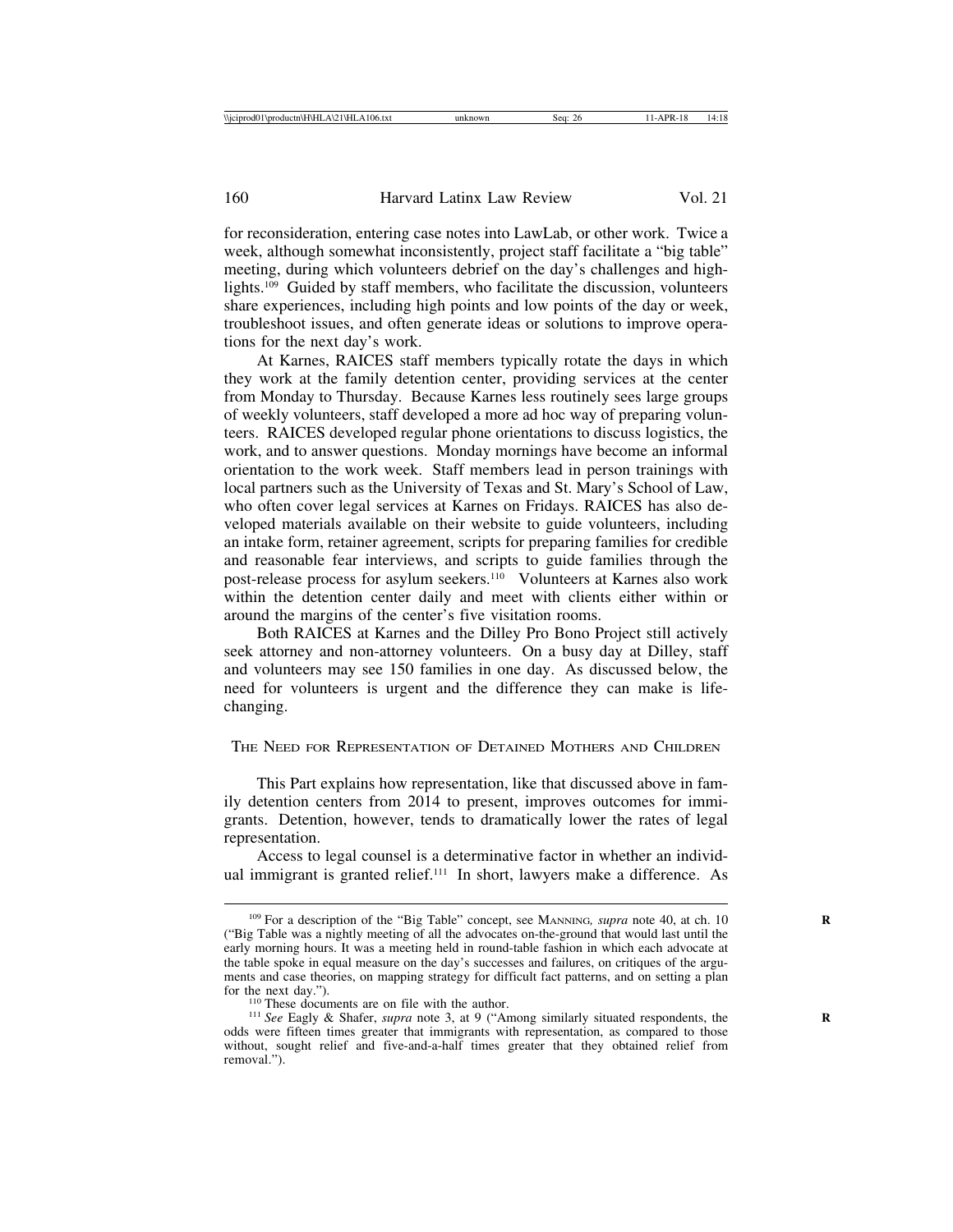Professors Eagly & Shafer find, "[I]mmigrants who are represented by counsel do far better at every stage of the court process – that is, their cases are more likely to be terminated, they are more likely to seek relief, and they are more likely to obtain the relief they seek."112

The difference for immigrants with and without representation is particularly stark for detained immigrants  $-$  according to Eagly  $\&$  Shafer's study, detained immigrants represented by counsel obtain a successful outcome in 21% of cases, which is *ten times* greater than the 2% success rate for those without representation.<sup>113</sup> Similarly, the recent evaluation of the New York Immigrant Family Unity Project found that detained immigrants were 1,100% more likely, or 12 times more likely to obtain a successful outcome when represented.<sup>114</sup> When detained immigrants have legal representation, they are also more likely to be released from detention.<sup>115</sup>

Detention serves as a tool for the administration to meet its intended hardline immigration enforcement efforts because detention is proven to undermine access to legal counsel, and such access increases an immigrant's chance of remaining in the country. Indeed, in a study of rates of representation from 2007-2012, only 14% of detained individuals were represented, versus 66% of non-detained individuals in immigration court, meaning that non-detained immigrants are almost five times more likely to obtain counsel than their detained counterparts.<sup>116</sup>

In an era of aggressive immigration enforcement $117$  and increased collaboration between private prison companies and the U.S. government, we can only anticipate that increasingly more immigrants will be detained as

<sup>112</sup> *Id.* <sup>113</sup> *Id.* <sup>114</sup> *See* Vera Institute NYIFUP, *supra* note 6, at 5–6, 25 (finding that only 4% of detained, **<sup>R</sup>** unrepresented immigrants at the Varick Street detention center resulted in a successful outcome, but estimating that with representation through the New York Immigrant Family Unity Project, 48% of detained immigrants will receive a successful outcome resulting in an ability to remain in the U.S.). Nationwide, the Vera Institute reports that while only 6% of unrepresented detained immigrants will secure relief,  $46\%$  of those with legal representation will en-<br>joy success. *Id.* at 24.

<sup>&</sup>lt;sup>115</sup> *Id.* at 9; see also id. at 6 ("NYIFUP clients obtain bond and are released from detention at close to double the rate of similarly situated unrepresented individuals at comparable courts (49 percent for NYIFUP versus 25 percent for unrepresented individuals at similar courts)"). <sup>116</sup> Eagly & Shafer, *supra* note 3, at 32. Eagly and Shafer posit that the disparity in repre- **<sup>R</sup>**

sentation rates may arise because of the difficulties of representing detained immigrants. In addition to the distance attorneys must usually travel to meet with detained clients, they face onerous security rules and restrictions at the detention centers, in addition to potentially long wait times to meet with their clients.  $Id$  at 35.

<sup>&</sup>lt;sup>117</sup> One of Trump's very first actions in office was to issue an Executive Order on immigration enforcement. *See* Exec. Order No. 13767, 82 Fed. Reg. 8793, § 5 (Jan. 25, 2017), https://www.whitehouse.gov/the-press-office/2017/01/25/executive-order-border-security-andimmigration-enforcement-improvements, *archived at* https://perma.cc/AC7W-AYTG. For an analysis of how the interior enforcement and border enforcement orders affect asylum seekers, *see* Amy Wolz & Deborah Anker, *The Impact of President Trump's Executive Orders on Asylum Seekers*, *in* 17-05 IMMIGR. BRIEFINGS 1 (2017).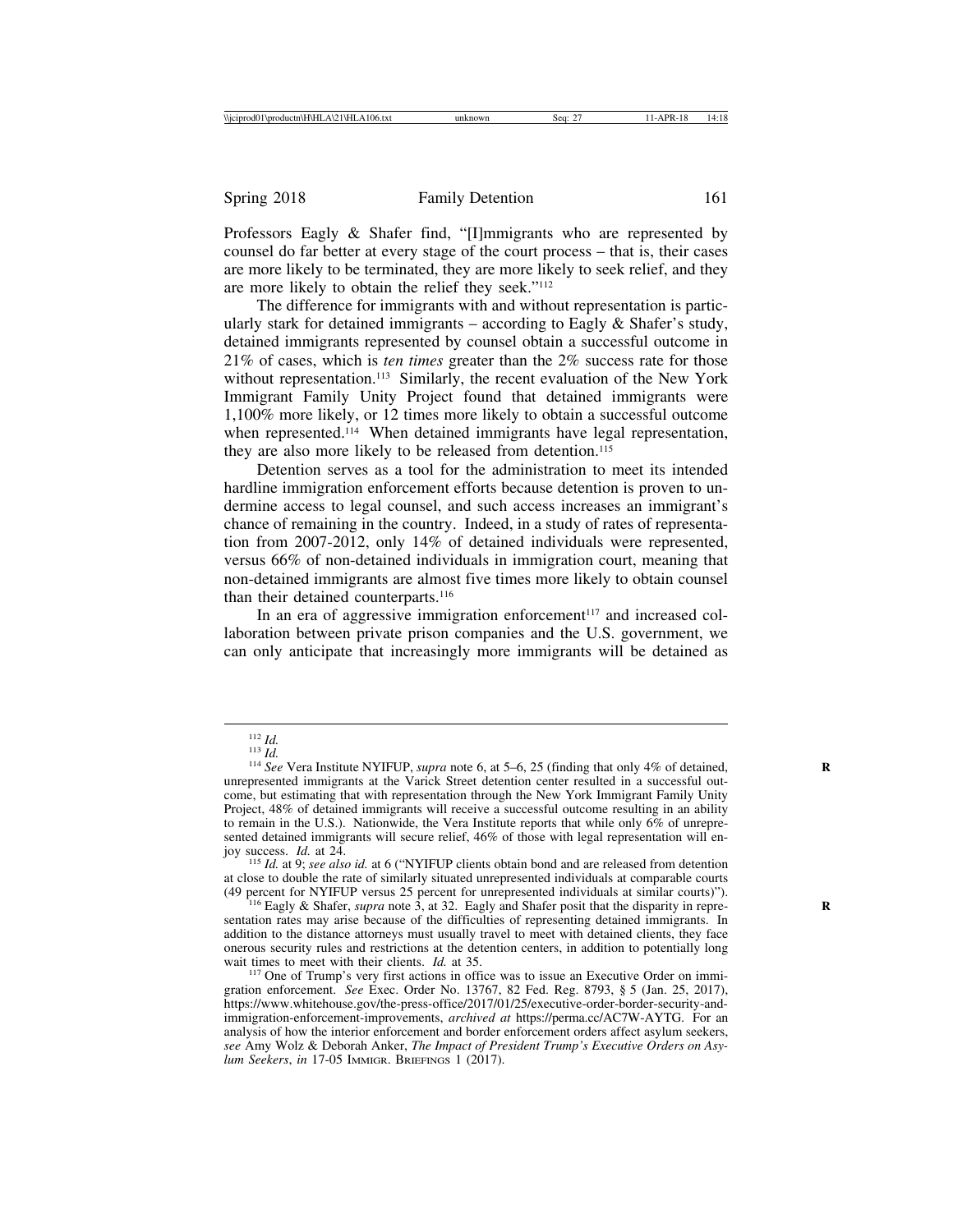they await adjudication in a backlogged and overburdened immigration court system.<sup>118</sup>

Already, federal funding mandates around 34,000 noncitizens to be detained at any one time.119 The Trump administration's stated intent and efforts to date have been to secure additional detention beds.120 Given this reality, advocates are mobilizing to provide representation within adult detention centers. Numbers of individuals in family detention centers dropped sharply at the beginning of 2017, ostensibly because fewer families were seeking protection in the United States. The reasons for this drop in families seeking protection are many — one is that families may feel too afraid to come.121 Another is that a problem that existed before and during the Obama administration has only worsened in the Trump era: Customs and Border Protection routinely turns away asylum seekers,<sup>122</sup> contrary to international law.123

resources" or establish contracts to "construct, operate, or control facilities to detain aliens at or near the land border with Mexico." *See* Exec. Order No. 13767, *supra* note 117 at § 5. The increased detention of asylum seekers in particular has been documented recently. *See* HUMAN RIGHTS FIRST, JUDGE AND JAILER: ASYLUM SEEKERS DENIED PAROLE IN WAKE OF TRUMP EX-ECUTIVE ORDER (2017), https://www.humanrightsfirst.org/sites/default/files/hrf-judge-andjailer-final-report.pdf, *archived at* https://perma.cc/JRL9-GGFT. More immigrant women are in detention than ever before. *See* WOMEN'S REFUGEE COMM'N, PRISON FOR SURVIVORS: THE DETENTION OF WOMEN SEEKING ASYLUM IN THE UNITED STATES (2017), https:// www.womensrefugeecommission.org/rights/resources/1528-prison-for-survivors-women-inus-detention-oct2017, *archived at* https://perma.cc/Q57Y-C9GW.<br><sup>121</sup> Earlier in 2017, then-DHS Secretary John Kelly publicly contemplated separating chil-

dren from their parents upon arrival in the United States. *See* Samantha Schmidt, *DHS is Considering Separating Mothers and Children Who Cross the Border Illegally*, WASH. POST (March 7, 2017), https://www.washingtonpost.com/news/morning-mix/wp/2017/03/07/dhs-isconsidering-separating-mothers-and-children-who-cross-the-border-illegally/

?utm\_term=.D49ad53145d8, *archived at* https://perma.cc/2AES-83GT. <sup>122</sup> *See, e.g.*, U.S. Comm'n ON INT'L RELIGIOUS Freedom, *supra* note 21; HUMAN RIGHTS FIRST, CROSSING THE LINE, *supra* note 21; Michael Garcia Bochenek, *US Turning Away Asylum Seekers at Mexican Border: Central Americans Who Flee for Their Lives Denied Entry by US Border Guards*, HUMAN RIGHTS WATCH (May 3, 2017, 2:57 PM), HTTPS://WWW.HRW.ORG/ NEWS/2017/05/03/US-TURNING-AWAY-ASYLUM-SEEKERS-MEXICAN-BORDER, *archived at* https:// perma.cc/97XG-C425; Caitlin Dickerson & Miriam Jordan, *'No Asylum Here': Some Say U.S. Border Agents Rejected Them*, N.Y. TIMES (May 3, 2017), HTTPS://WWW.NYTIMES.COM/2017/<br>05/03/us/Asylum-Border-customs.html., *archived at https://perma.cc/9SY5-KH9G*.

<sup>123</sup> United Nations Convention Relating to the Status of Refugees, July 28, 1951, 189 U.N.T.S. 137; Protocol Relating to the Status of Refugees, July 28, 1967, 606 U.N.T.S. 267. The U.S. ratified the 1967 Protocol in 1968, which incorporates most provisions of the original 1951 Convention. *See* UNITED NATIONS HIGH COMM'R FOR REFUGEES, STATE PARTIES TO THE 1951 CONVENTION RELATING TO THE STATUS OF REFUGEES AND THE 1967 PROTOCOL 4 (2015), http://www.unhcr.org/3b73b0d63.pdf, *archived at* https://perma.cc/XZ6V-9PGC.

<sup>&</sup>lt;sup>118</sup> *See* Harris, *supra* note 24 at 1204–08 (describing the immigration court backlog). *Ree JENNIFER CHAN, NAT'L IMMIGRATION JUSTICE CTR., IMMIGRATION DETENTION BED* QUOTA TIMELINE*,* (2017), https://www.immigrantjustice.org/staff/blog/immigration-detentionbed-quota-timeline, *archived at* https://perma.cc/N5SC-VBHK (detailing the history of the various Congressional Appropriations Acts that established the 34,000 "immigration detention bed quota" for the Immigration and Customs Enforcement agency). For an exploration of the harm caused by detaining immigrants, to those detained themselves and their children, along with the cost to U.S. taxpayers, *see* Fatma Marouf, *Alternatives to Immigration Detention,* 38 CARDOZO L. REV. 101 (2017). <sup>120</sup> One of Trump's first Executive Orders directed DHS to allocate "all legally available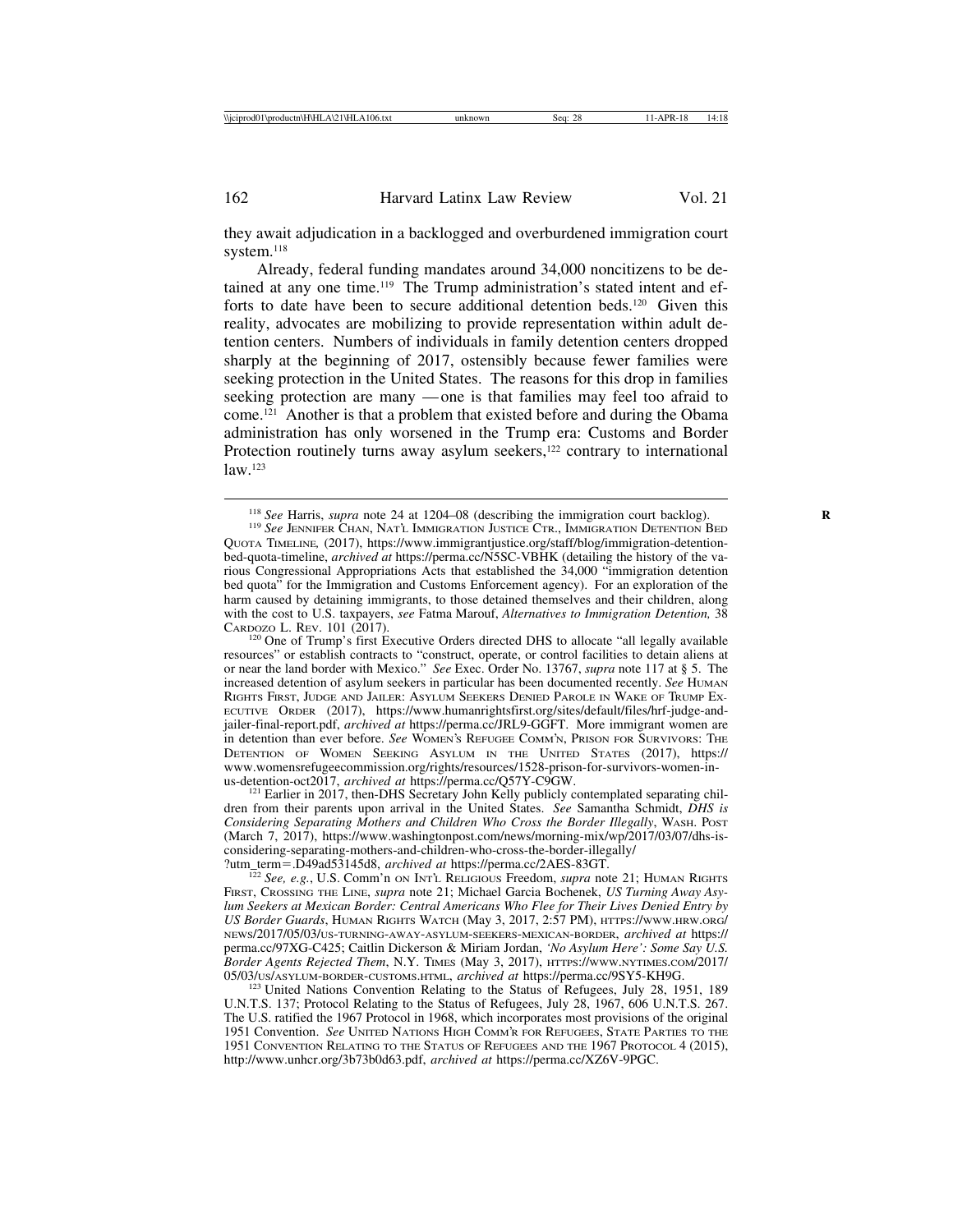At the time of writing, however, the family detention centers are nearing capacity once more. Services are still very much needed to assist families who make it across the border in asserting their claims for protection. At the same time, recognizing the gains made by the "on the ground"124 model within family detention centers and the dire need for representation for detained immigrants throughout the country, advocates also must expand the focus and resources on providing representation within adult detention centers located throughout the country.

#### **CONCLUSION**

We are in an era of incredible need for immigration legal services. That need is most acute within detention centers located outside of major metropolitan areas, including within the family detention centers.

Ultimately, neither the Trump nor the Obama administration can claim to have won or be "winning" with the policy of family detention. The vast majority of women and children still receive a positive result during their credible fear interviews, because they are indeed individuals fleeing persecution under the Refugee Convention. It is a poor use of resources, then, to continue to detain this population. Instead, tax-payer dollars, government energy, and resources, should be invested in providing representation and case management for this population to ensure that they appear in court and follow all required procedures to pursue their claims for protection.<sup>125</sup> In the current era of intense immigration enforcement, combined with the Trump Administration's plans to increase detention bed space and Attorney General Jefferson Beauregard Session's clear attacks on asylum-seekers,126 family detention is, however, likely here to stay.

<sup>&</sup>lt;sup>124</sup> The author purposely declines to use the terminology "on the ground" to refer to work within detention centers. As Professor Elissa Steglich so wisely pointed out in reviewing a draft of this article, our border is militarized enough as it is, without labeling lawyers as soldiers. E-mail from Elissa Steglich to author (Oct. 17, 2017) (on file with author). While the author appreciates the intense, fraught nature of detention center work, the frenetic pace and often life and death consequences to lawyering in this context, lawyers being physically present with clients should be the norm, despite the Government's persistence in locating detention centers in remote locations, stifling access to counsel.

<sup>&</sup>lt;sup>125</sup> *See generally Marouf, supra* note 119 (discussing the various alternatives to immigration detention).

<sup>&</sup>lt;sup>126</sup> See, e.g., Jeffrey Sessions, U.S. Att'y Gen., Remarks before the Executive Office of Immigration Review (Oct. 12, 2017), https://www.justice.gov/opa/speech/attorney-generaljeff-sessions-delivers-remarks-executive-office-immigration-review, *archived at* https:// perma.cc/T8A9-AYAY (claiming an increase in fraudulent asylum claims and lambasting "dirty immigration lawyers" for arming asylum-seekers with "magic words" to claim asylum protection). For fact-based responses to these remarks, see Jeffrey Chase, *In Response to the A.G.'s Claims Regarding Asylum Fraud*, JEFFREY S. CHASE BLOG (Oct. 26, 2017), https:// www.jeffreyschase.com/blog/2017/10/26/in-response-sessions-claims-regarding-asylum-fraud, *archived at* https://perma.cc/YU5G-ZGKN; Lindsay M. Harris, Opinion, *Sessions Fundamentally Misses the Mark on Asylum Seekers,* THE HILL (Oct. 17, 2017, 11:40 AM) http:// thehill.com/opinion/immigration/355734-sessions-fundamentally-misses-the-mark-on-the-asylum-system#bottom-story-socials, *archived at* https://perma.cc/S4KX-3ENR; Michelle Mendez & Swapna Reddy, Commentary, *Why Sessions is Wrong About Asylum Seekers*, CHI. TRIB.